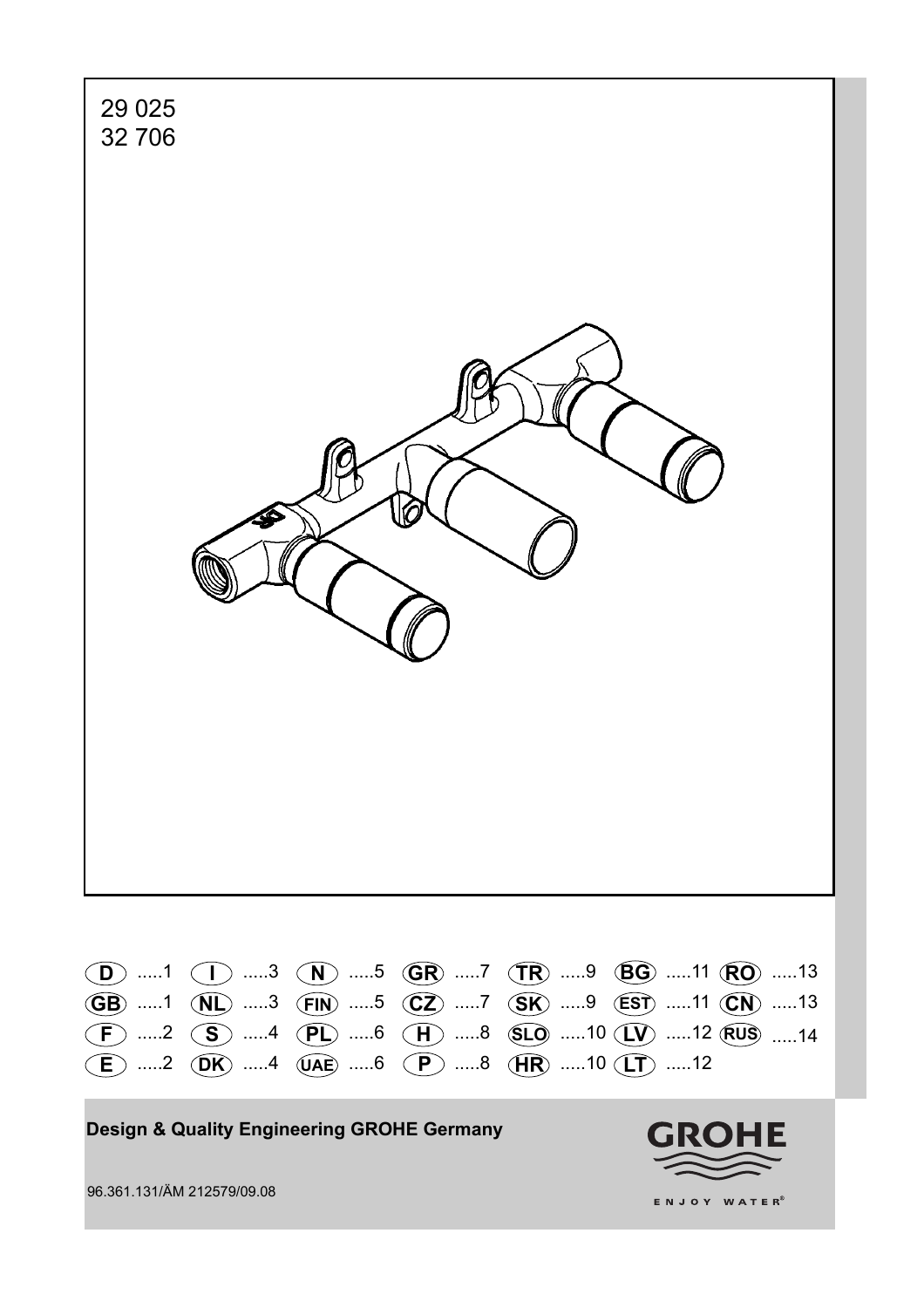





Please pass these instructions on to the end user of the fitting. S.v.p remettre cette instruction à l'utilisateur de la robinetterie! Bitte diese Anleitung an den Benutzer der Armatur weitergeben!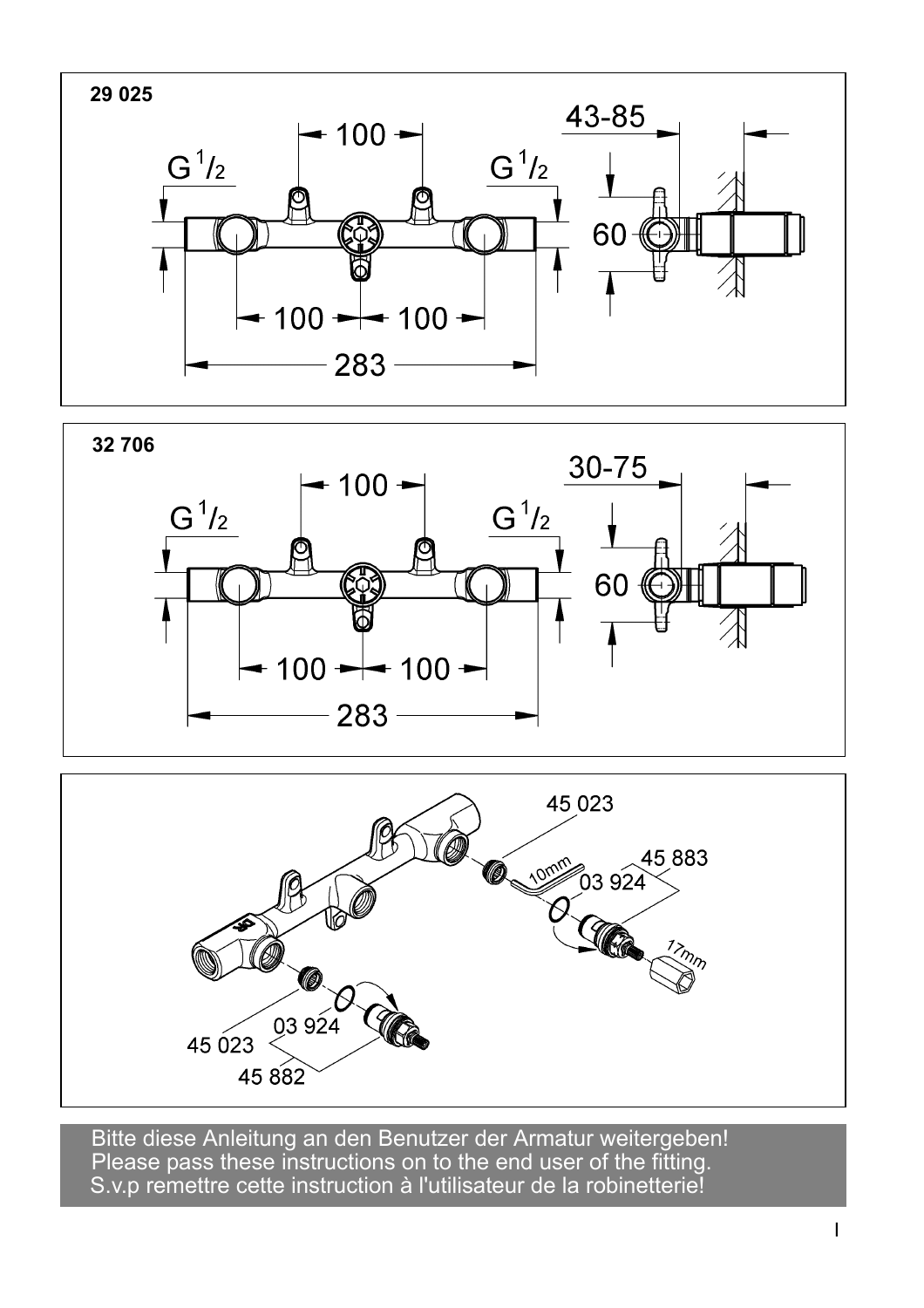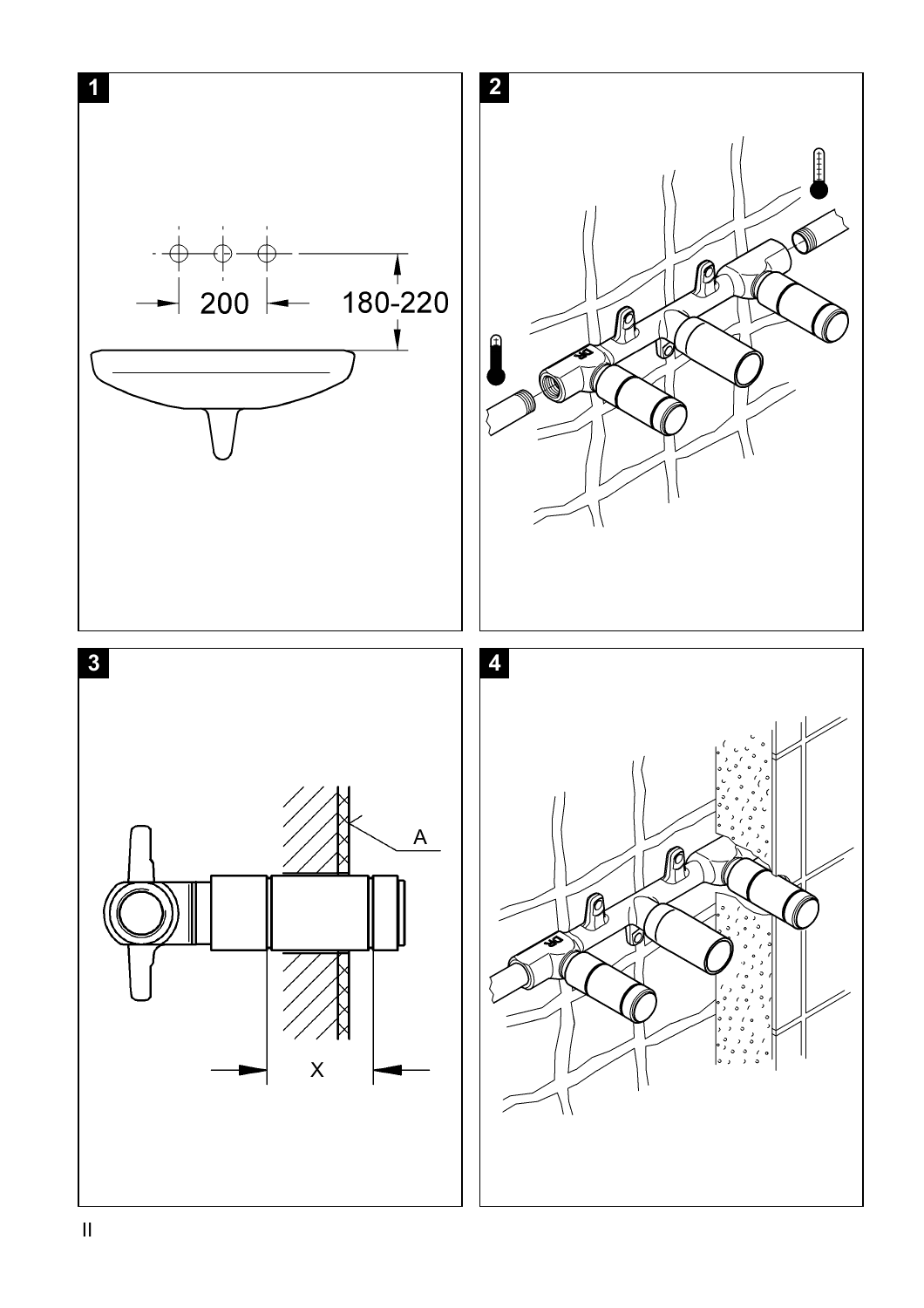## **D**

#### **Anwendungsbereich**

Betrieb ist möglich mit: Druckspeichern, thermisch und hydraulisch gesteuerten Durchlauferhitzern. Der Betrieb mit drucklosen Speichern (offenen Warmwasserbereitern) ist **nicht** möglich!

## **Technische Daten**

- 
- Fließdruck min. 0,5 bar / empfohlen 1 5 bar • Betriebsdruck max. 10 bar
- $\cdot$  Prüfdruck

Zur Einhaltung der Geräuschwerte nach DIN 4109 ist bei Ruhedrücken über 5 bar ein Druckminderer einzubauen. Höhere Druckdifferenzen zwischen Kalt- und Warmwasseranschluss sind zu vermeiden!

| • Temperatur       |                                    |
|--------------------|------------------------------------|
| Warmwassereingang: | max. 80 $^{\circ}$ C               |
| Empfohlen:         | (Energieeinsparung) 60 $\degree$ C |
| • Wasseranschluss  | kalt - rechts                      |
|                    | warm - links                       |

#### **Wichtig:**

**Bei allen Unterputzbatterien dürfen im Abgang (Mischwasserleitung) keine Absperrventile nachgeschaltet werden.**

## **Installation**

#### **Einbauwand vorfertigen.**

Löcher für Wandbatterie sowie Schlitze für die Rohrleitungen erstellen (siehe DIN 1053).

Maßzeichnung auf Klappseite I und Abb. [1] auf Klappseite II beachten.

Unterputz-Einbaukörper in die Wand einbauen und an die Rohrleitungen anschließen, siehe Klappseite II, Abb. [2].

**Der Kaltwasseranschluss muss rechts** (Markierung blau auf dem Gehäuse) **und der Warmwasseranschluss links**  (Markierung rot auf dem Gehäuse) **erfolgen.**

Die Einbautiefe bis zur fertigen Wandoberfläche (A) muss im Bereich (X) der Einbauschablone liegen, siehe Abb. [3] und [4].

Mit Hilfe einer Wasserwaage den Unterputz-Einbaukörper waagerecht, senkrecht und parallel zur Wand ausrichten.

**Rohrleitungssystem vor und nach der Installation gründlich spülen** (DIN 1988/DIN EN 806 beachten)**!**

**Kalt- und Warmwasserzufuhr öffnen und Anschlüsse auf Dichtheit prüfen!**

**Hinweis:** Einbauschablonen **nicht** vor der Fertiginstallation demontieren.

## **GB**

## **Application**

Can be used in conjunction with: Pressurized storage heaters, thermally and hydraulically controlled instantaneaous heaters. Operation with unpressurised storage heaters is **not** possible!

## **Specifications**

- Flow pressure min. 0.5 bar recommended 1 5 bar
- Operating pressure max.10 bar
- $\cdot$  Test pressure

If static pressure is greater than 5 bar, fit pressure reducer. Avoid major pressure differences between cold and hot water supply.

| • Temperature      |                       |
|--------------------|-----------------------|
| Hot water inlet:   | (maximum) 80 °C       |
| Recommended:       | (energy saving) 60 °C |
| • Water connection | cold - right          |
|                    | hot - left            |

#### **Important:**

**Never install shut-off valves in the outlet pipe (mixed water) downstream of any built-in mixer.**

## **Installation**

#### **Prepare the wall for the installation.**

Prepare the holes for the wall mixer and slots for the pipes.

Refer to the dimensional drawing on fold-out page I and Fig. [1] on fold-out page II.

Install concealed mixer housing in wall and connect pipes, see fold-out page II, Fig. [2].

**The cold water supply must be connected on the right** (marked blue on housing) **and the hot water supply the left**  (marked red on housing), **as viewed from the operating position.**

The installation depth of the finished surface of the wall (A) must lie within the area (X) of the fitting template, see Fig. [3] and [4].

hot - left and parallel to the wall. It By using a spirit level, align the mixer horizontally, vertically

#### **Flush piping system prior and after installation of fitting thoroughly** (Consider EN 806)**!**

#### **Open cold and hot-water supply and check connections for watertightness!**

**Note:** Do **not** remove the fitting templates before final installation.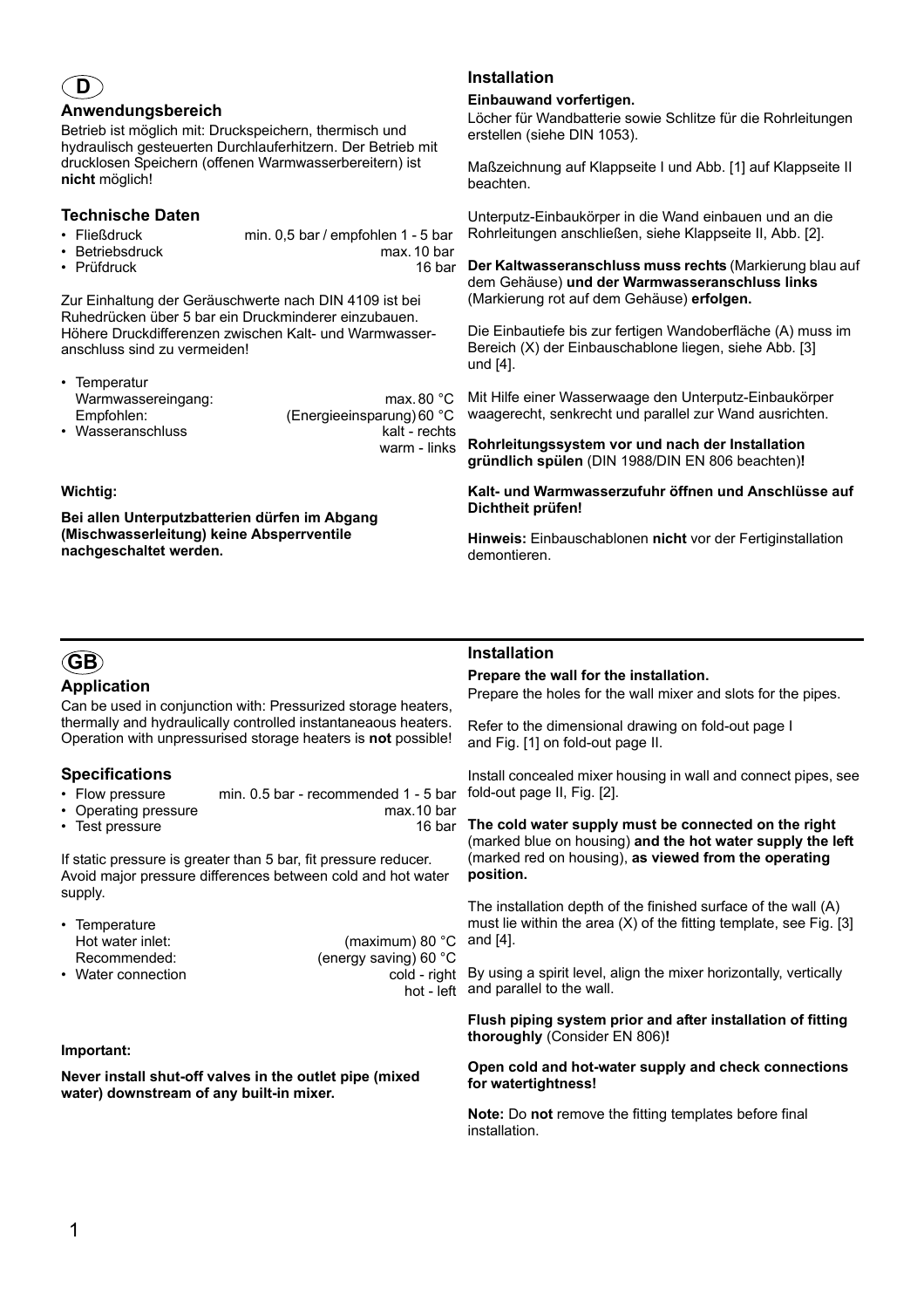# **Domaine d'application**

Utilisation possible avec accumulateurs sous pression, chauffe-eau instantanés à commande thermique et hydraulique. Un fonctionnement avec des accumulateurs sans pression (chauffe-eau à écoulement libre) n'est **pas possible**!

## **Caractéristiques techniques**

- Pression dynamique 0,5 bar mini. / recommandée 1 à 5 bars • Pression de service
- Pression d'épreuve 16 bars

Installer un réducteur de pression en cas de pressions statiques supérieures à 5 bars.

Les différences de pression entre eau chaude et eau froide sont à éviter!

| • Température                  |                   |
|--------------------------------|-------------------|
| Arrivée d'eau chaude:          | 80 °C maxi.       |
| Recommandée (écon. d'énergie): | 60 °C             |
| • Arrivée d'eau                | froide - à droite |
|                                | chaude - à gauche |

#### **Attention:**

**F**

**Ne jamais poser de robinet d'arrêt en aval (sortie d'eau mitigée) d'un mitigeur monocommande encastré.**

## **Installation**

#### **Préparation du mur d'encastrement**

Préparer des réservations pour la robinetterie murale et des saignées pour la tuyauterie.

Tenir compte de la cote du schéma sur le volet I et sur la fig. [1] du volet II.

Monter le corps à encastrer dans le mur et raccorder aux tuyauteries, voir volet II, fig. [2].

**Brancher l'eau froide à droite** (repère bleu sur le boîtier) **et l'eau chaude à gauche** (repère rouge sur le boîtier).

Effectuer le montage jusqu'au mur fini (A) à une profondeur incluse dans la zone (X) du gabarit de montage, voir fig. [3] et [4].

Aligner le corps à encastrer horizontalement, verticalement et parallèlement au mur à l'aide du niveau à bulle d'air.

**Bien rincer les canalisations avant et après l'installation**  (respecter la norme EN 806)**!**

**Ouvrir les arrivées d'eau froide et d'eau chaude et vérifier l'étanchéité des raccordements.**

**Remarque:** ne **pas démonter** le gabarit de montage avant l'installation finale.

## **E**

## **Campo de aplicación**

Es posible el funcionamiento con: acumuladores de presión, calentadores instantáneos con control térmico e hidráulico. **No** es posible el funcionamiento con acumuladores sin presión (calentadores de agua sin presión).

## **Datos técnicos**

| • Presión de trabajo      | min. $0.5$ bares /      |
|---------------------------|-------------------------|
|                           | recomendada 1 - 5 bares |
| • Presión de utilización  | máx. 10 bares           |
| • Presión de verificación | 16 bares                |

Si la presión en reposo es superior a 5 bares, hay que instalar un reductor de presión.

¡Deberán evitarse las diferencias de presión importantes entre las acometidas del agua fría y del agua caliente!

| • Temperatura             |                           |
|---------------------------|---------------------------|
| Entrada de agua caliente: | máx. 80 $^{\circ}$ C      |
| Recomendada:              | (ahorro de energía) 60 °C |
| • Acometida del agua      | fría - a la derecha       |
|                           | caliente - a la izquierda |

#### **Importante:**

**En ninguna de las baterías empotrables deberán conectarse llaves de cierre a la salida (tubería del agua mezclada).**

## **Instalación**

**Preparar la pared de instalación.** Hacer los agujeros para la batería mural así como las rozas para las tuberías.

Respetar el croquis de la página desplegable I, así como la fig. [1] de la página desplegable II.

Montar el cuerpo de montaje de la batería empotrable en la pared y conectarlo a las tuberías; véase la página desplegable II, fig. [2].

**La acometida del agua fría debe conectarse a la derecha** (marca azul en la carcasa) **y la del agua caliente debe conectarse a la izquierda** (marca roja en la carcasa).

La profundidad de montaje hasta la superficie de pared acabada (A) debe encontrarse en la zona (X) del patrón de montaje, véanse las figs. [3] y [4].

Nivelar el cuerpo de montaje de la batería empotrable en horizontal, en vertical y paralelamente a la pared utilizando un nivel de burbuja.

**¡Purgar a fondo el sistema de tuberías antes y después de la instalación** (tener en cuenta EN 806)**!**

**¡Abrir las llaves de paso del agua fría y del agua caliente y comprobar la estanqueidad de las conexiones!**

**Nota: No** desmontar los patrones de montaje antes de proceder a la instalación de acabado.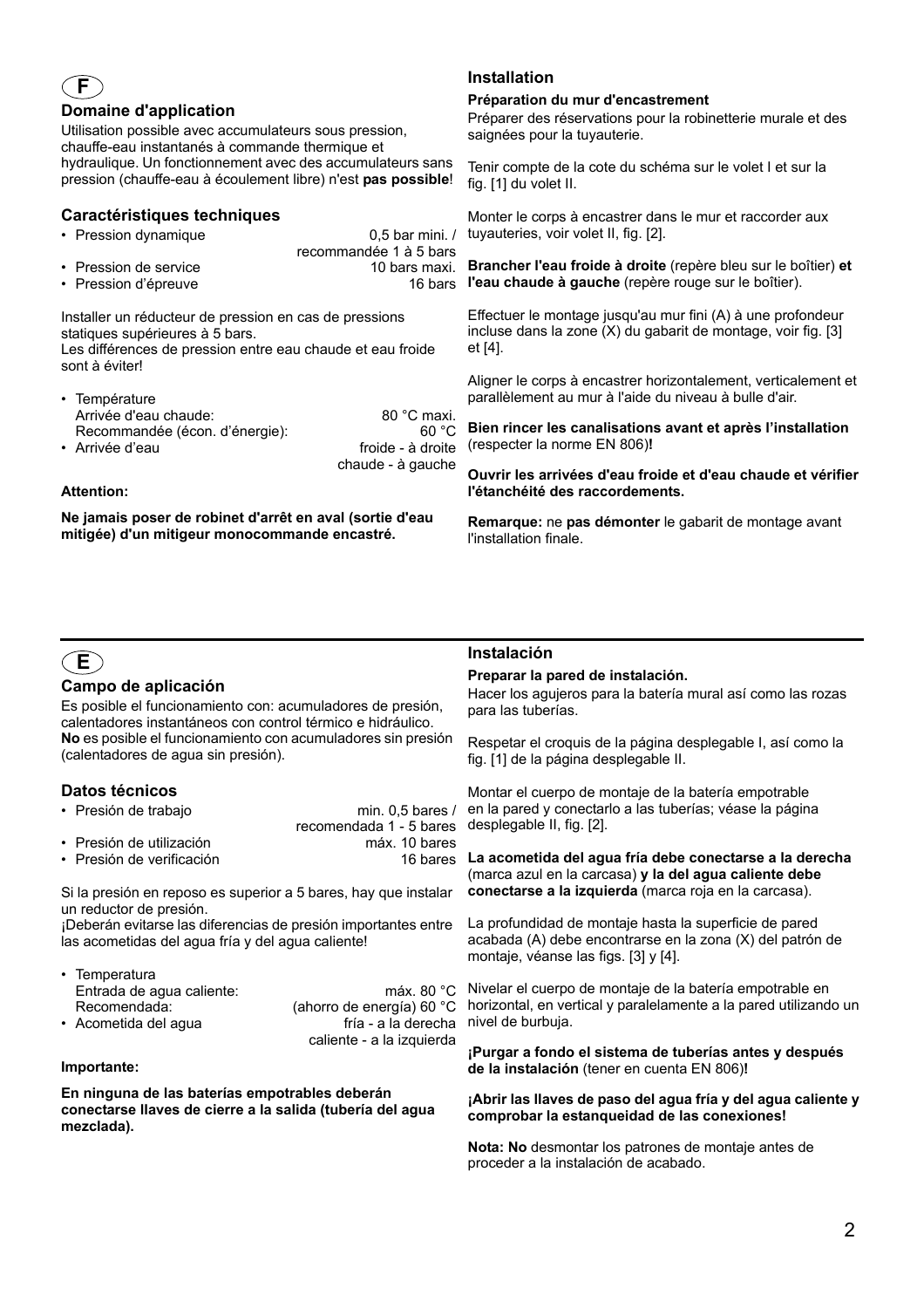## **I**

#### **Gamma di applicazioni**

Il funzionamento è possibile con accumulatori a pressione per scaldabagni istantanei a regolazione termica e idraulica. **Non** è possibile il funzionamento con accumulatori di acqua calda a bassa pressione (accumulatori di acqua calda a circuito aperto).

## **Dati tecnici**

- Pressione idraulica min. 0,5 bar / consigliata 1 5 bar
- Pressione di esercizio
- Pressione di prova

Per pressioni statiche superiori a 5 bar si raccomanda l'installazione di un riduttore di pressione.

Evitare grandi differenze di pressione fra i raccordi di acqua fredda e calda.

| • Temperatura         |                                  |
|-----------------------|----------------------------------|
| Ingresso acqua calda: | max. 80 $^{\circ}$ C             |
| Consigliata:          | (per risparmio di energia) 60 °C |
| • Raccordo acqua      | fredda - a destra                |
|                       | calda - a sinistra               |

#### **Importante:**

**Per tutti i rubinetti da incasso è vietato montare valvole di intercettazione nella tubazione di uscita dell'acqua miscelata.**

## **Installazione**

#### **Preparazione dell'incasso nella parete.**

Creare i fori per il rubinetto a parete e le scanalature per le tubazioni.

Rispettare le quote di installazione sul risvolto di copertina I e la fig. [1] sul risvolto di copertina II.

Installare il gruppo di montaggio del corpo da incasso nella parete e collegarlo ai tubi, vedere il risvolto di copertina II, fig. [2].

**Il raccordo dell'acqua fredda deve trovarsi a destra**  (marcatura blu sull'alloggiamento) **e quello dell'acqua calda a sinistra** (marcatura rossa sull'alloggiamento).

> La profondità di montaggio sino alla superficie della parete finita (A) deve trovarsi nella zona (X) della dima di montaggio, vedere figg. [3] e [4].

Con l'ausilio di una livella posizionare il gruppo di montaggio del corpo da incasso in orizzontale, in verticale e in parallelo rispetto alla parete.

**Prima e dopo l'installazione pulire a fondo il sistema di tubazioni** (osservare la norma EN 806)**!**

**Aprire l'entrata dell'acqua calda e fredda e controllare la tenuta dei raccordi.**

**Nota: Non** smontare le dime di montaggio prima del termine dell'installazione.

## **NL**

## **Toepassingsgebied**

Te gebruiken in combinatie met: boilers, geisers en c.v.-ketels met warmwatervoorziening. Het werken met lagedrukboilers (open warmwatertoestellen) is **niet** mogelijk.

## **Technische gegevens**

- 
- Stromingsdruk min. 0,5 bar / aanbevolen 1 5 bar max.  $10 \text{ bar}$ <br> $16 \text{ bar}$  $\cdot$  Testdruk

Bij statische drukken boven 5 bar dient een

drukreduceerventiel te worden ingebouwd.

Hogere drukverschillen tussen koud- en warmwateraansluiting vermijden!

| • Temperatuur      |                          |
|--------------------|--------------------------|
| Warmwateringang:   | max. 80 $^{\circ}$ C     |
| Aanbevolen:        | (energiebesparing) 60 °C |
| • Wateraansluiting | koud - rechts            |
|                    | warm - links             |

#### **Belangrijk:**

**Bij alle inbouwmengkranen mogen achter de uitgang (mengwaterleiding) geen afsluiters worden gemonteerd.**

## **Installeren**

#### **Bereid de inbouwwand voor.**

Breng de gaten voor de wandmengkraan en de sleuven voor de leidingen aan.

Let op de maatschetsen op uitvouwbaar blad I en afb. [1] op uitvouwbaar blad II.

Monteer het inbowhuis in de wand en sluit de leidingen aan, zie uitvouwbaar blad II, afb. [2].

**De koudwaterleiding moet rechts** (blauwe markering op het kraanhuis) **en de warmwaterleiding links** (rode markering op het kraanhuis) **worden aangesloten.**

De inbouwdiepte tot aan het afgewerkte wandoppervlak (A) moet in het gebied (X) van de inbouwsjabloon liggen, zie afb. [3] en [4].

Lijn het inbouwhuis met behulp van een waterpas horizontaal, verticaal en parallel t.o.v. de wand uit.

**Leidingen vóór en na het installeren grondig spoelen**  (EN 806 in acht nemen)**!**

**Open de koud- en warmwatertoevoer en controleer de aansluitingen op lekkage!**

**Aanwijzing:** verwijder de inbouwsjablonen **niet** voordat alles gemonteerd en afgewerkt is.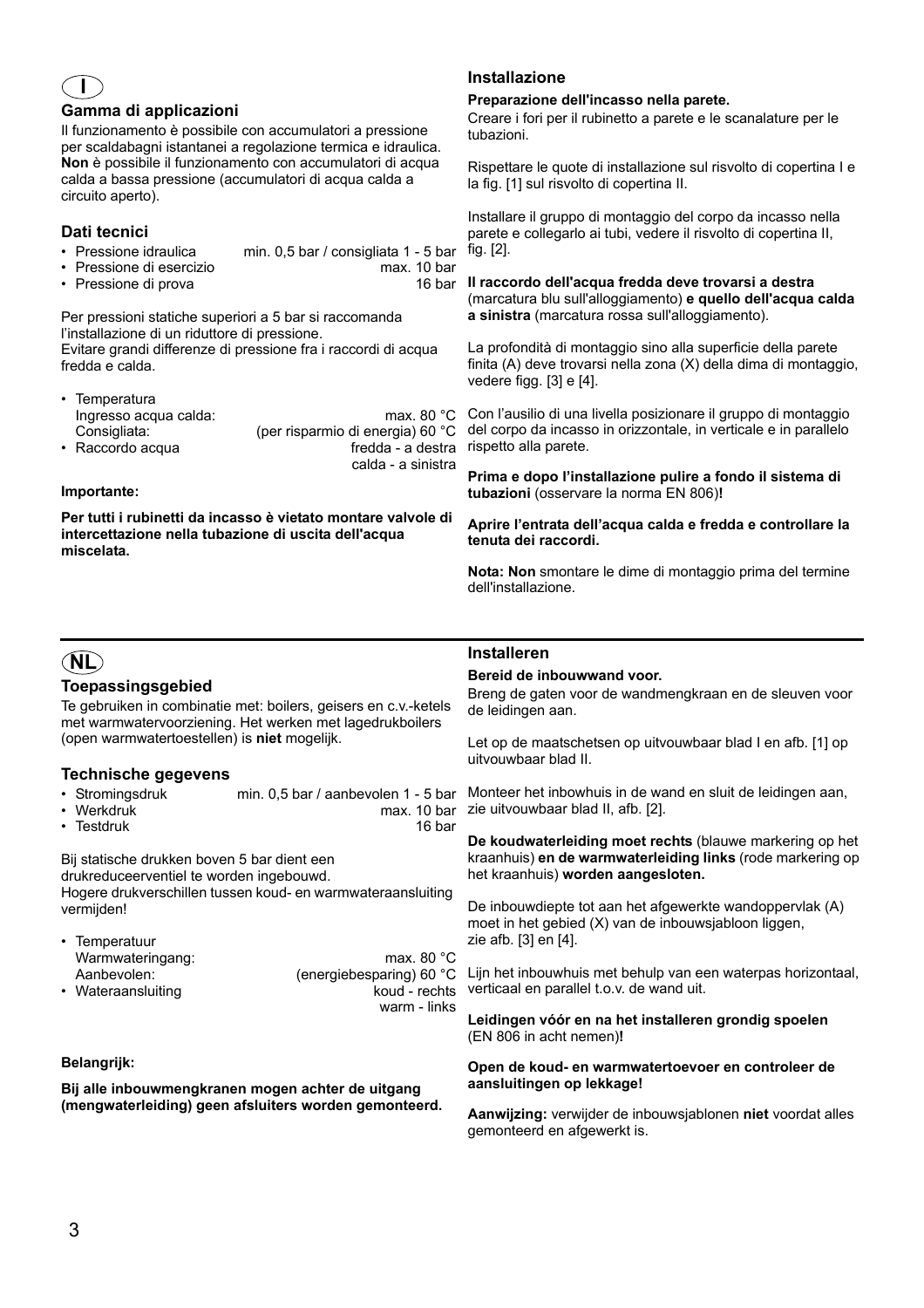## **S**

#### **Användningsområde**

Drift är möjlig med: Tryckbehållare, termiskt och hydrauliskt styrda genomströmningsberedare. Drift med lågtrycksbehållare (öppna varmvattenberedare) är **inte** möjlig!

#### **Tekniska data**

- Flödestryck min. 0,5 bar / rekommenderat 1 5 bar
- Arbetstryck max. 10 bar
- Provningstryck 16 bar

En reduceringsventil ska installeras om vilotrycket överstiger 5 bar.

Större tryckdifferenser mellan kall- och varmvattenanslutningen måste undvikas!

| • Temperatur       |                         |
|--------------------|-------------------------|
| varmvatteningång:  | max. 80 $^{\circ}$ C    |
| rekommenderat:     | (energibesparing) 60 °C |
| • Vattenanslutning | kallt - höger           |
|                    | varmt - vänster         |

#### **Viktigt:**

**För alla inbyggnadsblandare gäller, att inga avstängningsventiler får efterkopplas i utloppet (blandvattenledningen).**

## **Installation**

#### **Förbered väggen.**

Gör hål för väggarmaturen och slitsar för rörledningarna.

Observera måttritningen på utvikningssida I och fig. [1] på utvikningssida II.

Installera monteringsenheten i väggen och anslut rörledningarna, se utvikningssida II, fig. [2].

**Kallvattnet ska anslutas till höger** (blå markering på huset) **och varmvattnet till vänster** (röd markering på huset).

Monteringsdjupet till väggens färdiga yta (A) måste ligga inom monteringsmallens område (X), se fig. [3] och [4].

Justera monteringsenheten vågrätt, lodrätt och parallellt mot väggen med hjälp av ett vattenpass.

**Spola rörledningssystemet noggrant före och efter installationen** (observera EN 806)**!**

**Öppna kallvatten- och varmvattentillförseln och kontrollera att anslutningarna är täta!**

**Anvisning:** Demontera **inte** monteringsmallarna före färdiginstallation.

## **DK**

## **Anvendelsesområde**

Kan anvendes i forbindelse med: Trykbeholdere, termisk og hydraulisk styrede gennemstrømningsvandvarmere. Anvendelse i forbindelse med trykløse beholdere (åbne vandvarmere) er **ikke** mulig!

## **Tekniske data**

- Tilgangstryk min. 0,5 bar / anbefalet 1 5 bar maks. 10 bar<br>16 bar
- 
- $\cdot$  Prøvetryk

Ved hviletryk over 5 bar skal der monteres en reduktionsventil. Større trykforskelle mellem koldt- og varmtvandstilslutningen bør undgås!

• Temperatur

Varmtvandsindgang: maks. 80 °C<br>Anbefalet: maks. 80 °C (energibesparelse) 60 °C • Vandtilslutning koldt - til højre varmt - til venstre

#### **Vigtigt:**

**På indmuringsbatterier må der ikke efterkobles nogen spærreventiler i udløbet (blandingsvandledning).**

## **Installation**

#### **Forbered monteringsvæggen.**

Lav huller til vægbatteriet samt slidser til rørledningerne.

Vær opmærksom på måltegningen på foldeside I og ill. [1] på foldeside II.

Monter indmuringselementet i væggen, og tilslut det til rørledningerne, se foldeside II, ill. [2].

**Det kolde vand skal tilsluttes til højre** (blå markering på huset) **og det varme vand til venstre** (rød markering på huset).

Monteringsdybden op til den færdige vægoverflade (A) skal ligge i området (X) på monteringsskabelonen, se ill. [3] og [4].

Juster indmuringselementet vandret, lodret og parallelt i forhold til væggen vha. et vaterpas.

**Skyl rørledningssystemet grundigt før og efter installationen** (Vær opmærksom på EN 806)**!**

#### **Åbn for koldt- og varmtvandstilførslen, og kontroller, at tilslutningerne er tætte!**

**Bemærk:** Monteringsskabelonen må **ikke** afmonteres inden færdiginstallationen.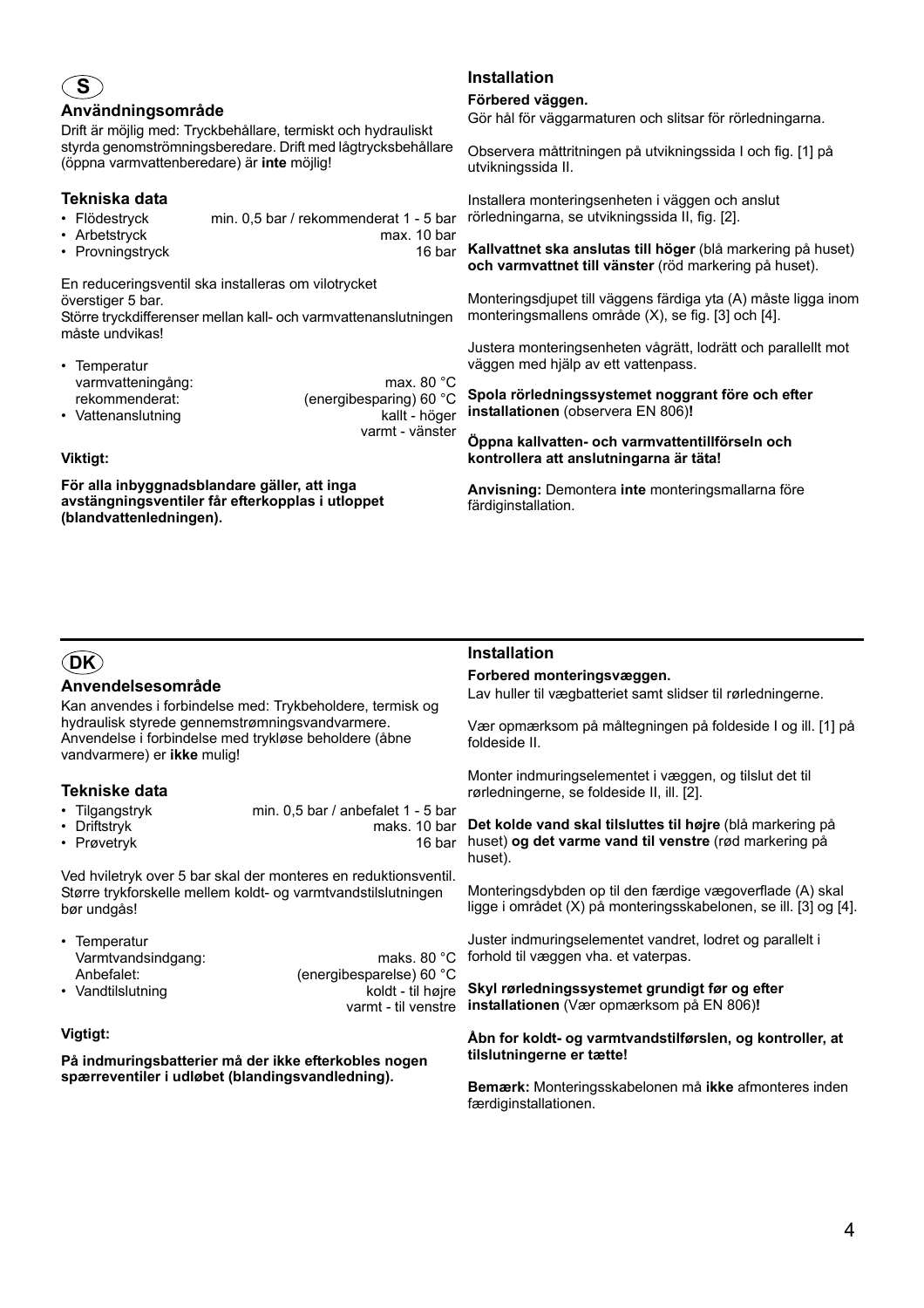

## **Bruksområde**

Kan brukes med: trykkmagasiner, termisk og hydraulisk styrte varmtvannsberedere. Bruk med lavtrykksmagasiner (åpne varmtvannsberedere) er **ikke** mulig!

#### **Tekniske data**

- Dynamisk trykk min. 0,5 bar / anbefalt 1 5 bar
- Driftstrykk maks. 10 bar
- Kontrolltrykk 16 bar

Ved statisk trykk over 5 bar monteres en trykkreduksjonsventil. Unngå store trykkforskjeller mellom kaldt- og varmtvannstilkobling!

| • Temperatur       |                       |
|--------------------|-----------------------|
| Varmtvannsinngang: | maks. 80 $^{\circ}$ C |
| Anbefalt:          | (energisparing) 60 °C |
| • Vanntilkobling:  | kaldt - til høyre     |
|                    | varmt - venstre       |

#### **Viktig:**

**Ved innbyggingsbatterier får stoppekraner aldri etterkobles i avgang (blandevannsrør).**

## **Installering**

#### **Klargjør monteringsveggen.**

Lag hull for veggbatteriet og slisser for rørledningene.

Se måltegningen på utbrettside I og bilde [1] på utbrettside II.

Monter innbyggingstermostaten i veggen, og koble den til rørledningene, se utbrettside II, bilde [2].

**Kaldtvannstilkoblingen må skje på høyre side** (blå markering på huset) **og varmtvannstilkoblingen på venstre side** (rød markering på huset).

Monteringsdybden opp til den ferdige veggoverflaten (A) må være i området (X) monteringssjablonen, se bilde [3] og [4].

Juster innbyggingstermostaten vannrett, loddrett og parallelt med veggen ved hjelp av et vater.

**Spyl rørledningssystemet grundig før og etter installeringen** (Følg EN 806)**!**

**Åpne kaldt- og varmtvannstilførselen, og kontroller at koblingene er tette.**

**Merk:** Monteringssjablonene må **ikke** demonteres før ferdiginstalleringen.

## **FIN**

## **Käyttöalue**

Käyttö on mahdollista: Painevaraajien, termisesti ja hydraulisesti ohjattujen läpivirtauskuumentimien kanssa. Käyttö paineettomien säiliöiden (avoimien lämminvesiboilerien) kanssa **ei** ole mahdollista!

## **Tekniset tiedot**

- Virtauspaine väh. 0,5 bar / suositus 1 5 bar
- Käyttöpaine maks. 10 bar
- $\cdot$  Testipaine

Asenna paineenalennusventtiili lepopaineiden ylittäessä 5 baria. Edellistä suurempia paine-eroja kylmä- ja lämminvesiliitännän välillä on vältettävä!

• Lämpötila Lämpimän veden tulo: maks. 80 °C Suositus: (energiansäästö) 60 °C kylmä - oikealta lämmin - vasemmalla

#### **Tärkeää:**

**Piiloasennushanan lähtöihin (sekoitusvesijohto) ei saa kytkeä jälkikäteen sulkuventtiilejä.**

### **Asennus**

#### **Valmistele asennusseinä.**

Tee reiät seinäsekoitinta ja urat putkia varten.

Huomaa kääntöpuolen sivulla I oleva mittapiirros ja kääntöpuolen sivulla II oleva kuva [1].

Asenna piiloasennusosa seinään ja liitä se vesijohtoihin, ks. kääntöpuolen sivu II, kuva [2].

**Kylmävesiliitäntä täytyy tehdä oikealta** (sininen merkintä kotelossa) **ja lämminvesiliitäntä vasemmalle** (punainen merkintä kotelossa).

Asennussyvyys valmiiseen seinäpintaan (A) nähden täytyy olla asennuslevyn alueella (X), ks. kuva [3] ja [4].

Kohdista piiloasennusosa vesivaakaa käyttäen vaakasuoraan, pystysuoraan ja yhdensuuntaisesti seinään nähden.

**Huuhtele putkistot huolellisesti ennen ja jälkeen asennuksen** (EN 806 huomioitava)**!**

**Avaa kylmän ja lämpimän veden tulo ja tarkasta liitäntöjen tiiviys!**

**Ohje:** Asennuslevyjä **ei** saa poistaa ennen loppuasennusta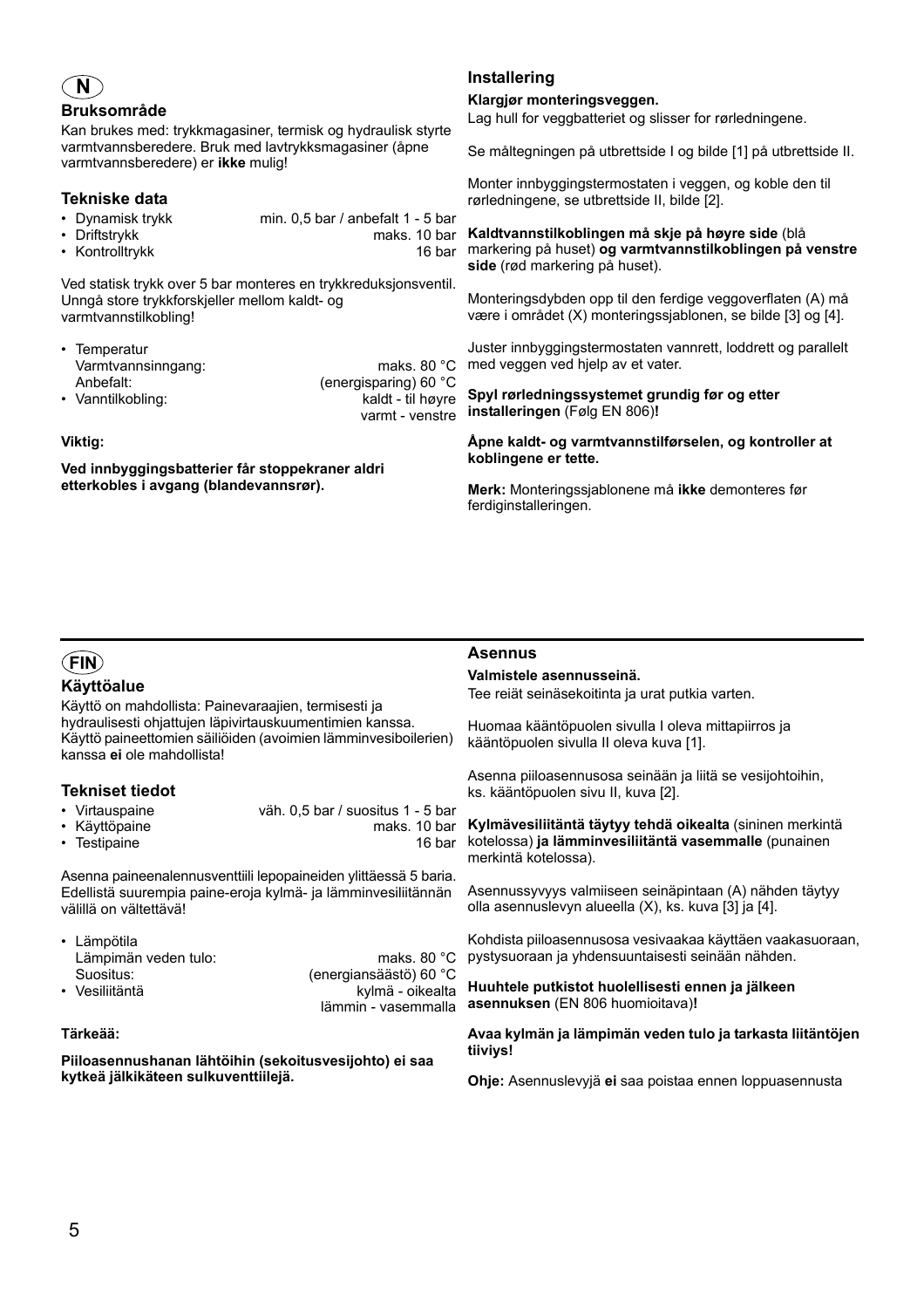## **PL**

#### **Zakres stosowania**

Można używać z: podgrzewaczami ciśnieniowymi oraz przepływowymi, włączanymi w zależności od temperatury i ciśnienia. Użytkowanie z bezciśnieniowymi podgrzewaczami wody (pracującymi w systemie otwartym) **nie** jest możliwe!

#### **Dane techniczne**

- Ciśnienie przepływu min. 0,5 bar / zalecane 1 5 bar
- Ciśnienie robocze maks. 10 bar
- Ciśnienie kontrolne

Jeżeli ciśnienie statyczne przekracza 5 bar, należy wmontować reduktor ciśnienia. Należy unikać większych różnic ciśnienia pomiędzy wodą zimną i gorącą!

• Temperatura na doprowadzeniu wody gorącej: maks. 80 °C zalecana: (oszczędność energii) 60 °C zimna - strona prawa ciepła - strona lewa

#### **Ważna wskazówka:**

**W przypadku baterii podtynkowych nie wolno stosować zaworów odcinających na przewodzie wylotowym wody.**

## **Instalacja**

#### **Przygotować ściankę do zabudowy.**

Przygotować otwory dla baterii ściennej oraz dla przewodów rurowych.

Przestrzegać rysunku wymiarowego na stronie rozkładanej I oraz rys. [1] na stronie rozkładanej II.

Korpus do zabudowy podtynkowej należy zamontować w ścianie i połączyć z przewodami rurowymi, zobacz strona rozkładana II, rys. [2].

**Doprowadzenie wody zimnej należy podłączyć po stronie prawej** (oznaczenie niebieskie na korpusie), **- wody gorącej po stronie lewej** (oznaczenie czerwone na korpusie).

Głębokość montażu, aż do gotowej powierzchni ściany (A), powinna znajdować się w obszarze (X) szablonu montażowego, zobacz rys. [3] i [4].

Przy użyciu poziomicy ustawić korpus do zabudowy w położeniu poziomym i pionowym równoległym do ściany.

**Przed instalacją i po niej dokładnie przepłukać przewody rurowe** (przestrzegać EN 806)**!**

#### **Odkręcić zawory doprowadzające wody zimnej i gorącej oraz sprawdzić szczelność połączeń!**

**Uwaga:** Szablonów montażowych **nie** demontować przed montażem końcowym.

## **UAE**

## نطاق الإستخدام

يمكن التشغيل مع: سخانات التخزين تحت ضغط والسخانات اللحظية ذات التحكم الحراري والسخانات اللحظية ذات التحكم الهيدروليكي. لا **يمكن** التشغيل مع سخانات التخزين عديمة الضغط (سخانات المياه ذات دائرة مفتوحة)!

#### الععانات القنعة

| 0,5 بار على الأقل / الموصى به 1-5 بار<br>• ضغط الإنسياب |  |  |
|---------------------------------------------------------|--|--|
|---------------------------------------------------------|--|--|

- 10 بار كحد أقصى • ضغط التشغيل
- 16 بار • ضغط الإختبار

عندما يكون ضغط الإنسياب أعلى من 5 بار ينبغي تركيب مخفض للضغط في الشبكة لتطابق قيم الضوضاء.

ينبغي تحاشي تكوين فروق كبيرة في الضغط بين طرفي توصيل المياه الباردة والساخنة!

• درجة الحرارة 80 °م كحد أقصى مدخل المياه الساخنة: (للاقتصاد في إستهلاك الطاقة) 60 °م الموصى بها: • توصيلة المياه بارد - يمين ساخن - يسار

هــام :

عند جميع الخلاطات الركبة داخل الجدار يـجـب عدم تركيب صمامات إيقاف فى الخرج (خط الياه الختلطة).

التركيب

قم بتجهيز جدار التركيب.

قم بعمل الثقوب للخلاط الجداري والشقوق لشبكة المواسير.

يرجى مراعاة الرسم التفصيلي على الصفحة المطوية أ والشكل [1] على الصفحة المطوية أأ.

قم بتركيب جسم التركيب الركب داخل الجدار وتوصيله بشبكة المواسير، أنظر الصفحة المطوية أا، شكل [2].

يـجب أن يكون طرف توصيل للياه الباردة على اليمين (العلامة الزرقاء على الغلاف) و**طرف توصيل الياه الساخنة على اليسار** (العلامة الحمراء على الغلاف).

يجب أن يقع عمق التركيب حتى سطح الجدار الجاهز (A) في النطاق "X" لصفيحة المعابرة، أنظر الشكل [3] و [4].

قم بضبط جسم التركيب المركب داخل الجدار بشكل أفقي وعمودي وموازي للجدار بمساعدة ميزان تسوية.

> يتم شطف نظام شبكة الواسير جيداً قبل التركيب وبعده (يرجى مراعاة EN 806)!

إفتح خطى تغذية الياه الباردة والساخنة وإفحص الوصلات من حيث إحكامها وعدم تسرب للياه منها!

تنبيه: لا تقم بفك صفائح المعايرة قبل الإنتهاء من التركيب النهائي.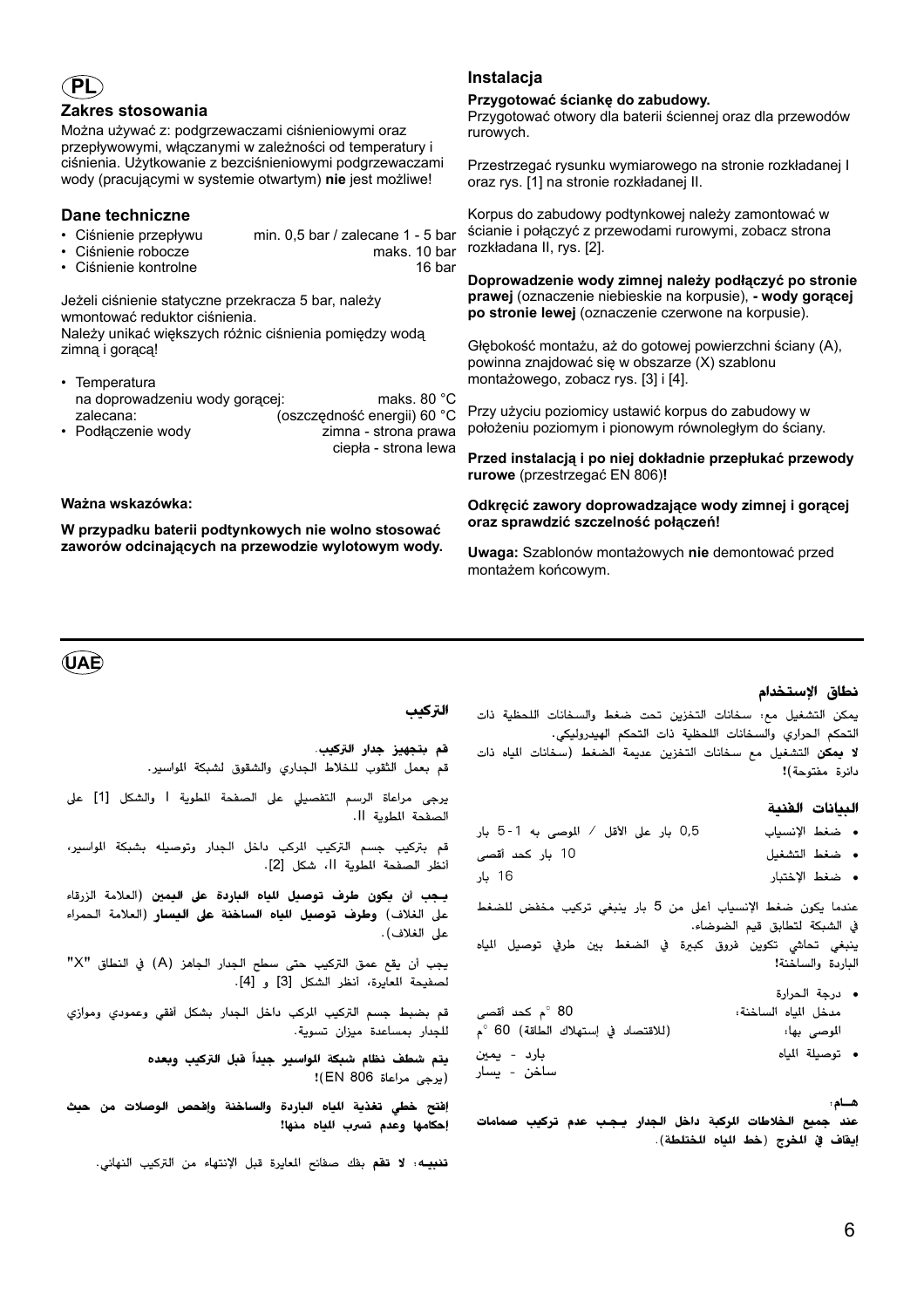# **GR**

## **Πεδίο εφαρµογής**

Η λειτουργία είναι δυνατή µε: θερµοσίφωνες αποθήκευσης σε ατµοσφαιρική πίεση, θερµικά και υδραυλικά ελεγχόµενους ταχυθερµοσίφωνες. Η λειτουργία µε αποσυµπιεσµένους θερµοσίφωνες αποθήκευσης (ανοιχτές συσκευές ετοιµασίας ζεστού νερού) **δεν είναι δυνατή**!

## **Τεχνικά στοιχεία**

- Πίεση ροής ελάχιστη 0,5 bar / συνιστώµενη 1 5 bar
- Πίεση λειτουργίας μέγιστη 10 bar<br>• Πίεση ελέγχου
- Πίεση ελένχου

Σε πιέσεις ηρεµίας µεγαλύτερες από 5 bar θα πρέπει να τοποθετηθεί µια βαλβίδα µείωσης της πίεσης. Πρέπει να αποφεύγονται µεγαλύτερες διαφορές πίεσης µεταξύ παροχής κρύου και ζεστού νερού.

• Θερµοκρασία Τροφοδοσία ζεστού νερού: µέγιστη 80 °C Συνιστάται: (για εξοικονόµηση ενέργειας) 60 °C • Σύνδεση νερού κρύο - δεξιά

ζεστό - αριστερά

teplá - vlevo

#### **Σηµαντικό:**

**Στους χωνευτούς µίκτες νερού δεν πρέπει να τοποθετούνται βαλβίδες διακοπής λειτουργίας µετά την έξοδο του νερού (σωλήνας νερού µίξης).**

## **CZ**

## **Oblast použití**

Provoz je možný s: tlakovými zásobníky, tepelně a hydraulicky řízenými průtokovými ohřívači. Provoz s beztlakovými zásobníky (otevřenými zařízeními na přípravu teplé vody) **není** možný!

## **Technické údaje**

- Proudový tlak min. 0,5 baru / doporučeno 1 5 barů
- Provozní tlak max. 10 barů
- Zkušební tlak

Při statických tlacích vyšších než 5 barů se musí namontovat redukční ventil.

Je nutné zabránit vyšším tlakovým rozdílům mezi připojením studené a teplé vody!

• Teplota Na vstupu teplé vody:<br>
max. 80 °C Doporučeno: (úspora energie) 60 °C • Připojení vody studená - vpravo

#### **Upozornění:**

**U všech bateriích zapuštěných pod omítku se do odtoku (potrubí smíšené vody) nesmí zařadit žádný další uzavírací ventil.**

## **Εγκατάσταση**

**Προετοιµάστε τον τοίχο όπου θα γίνει η τοποθέτηση.** Ανοίξτε τις οπές για τη µπαταρία τοίχου καθώς και τις υποδοχές για τις σωληνώσεις.

∆ώστε προσοχή στο διαστασιολόγιο της αναδιπλούµενης σελίδας I καθώς και στην εικ. [1] της αναδιπλούµενης σελίδας II.

Τοποθετήστε το χωνευτό σώµα τοποθέτησης στον τοίχο και συνδέστε το µε τις σωληνώσεις παροχής, βλ. αναδιπλούµενη σελίδα ΙΙ, εικ. [2].

**Η σύνδεση µε τον αγωγό κρύου νερού θα πρέπει να γίνει στη δεξιά πλευρά** (µπλε ένδειξη πάνω στο περίβληµα) **ενώ η σύνδεση µε τον αγωγό του ζεστού νερού στην αριστερή** (κόκκινη ένδειξη πάνω στο περίβληµα).

Το βάθος τοποθέτησης µέχρι την έτοιµη επιφάνεια του τοίχου (A) θα πρέπει να βρίσκεται εντός της περιοχής (X) του οδηγού συναρµολόγησης, βλέπε εικ. [3] και [4].

Με ένα αλφάδι ευθυγραµµίστε το χωνευτό σώµα τοποθέτησης οριζόντια, κάθετα και παράλληλα προς τον τοίχο.

**Ξεπλύνετε καλά το σύστηµα σωληνώσεων πριν και µετά την εγκατάσταση** (σύµφωνα µε τις προδιαγραφές EN 806)**!**

**Ανοίξτε τις παροχές κρύου και ζεστού νερού και ελέγξτε τη στεγανότητα των συνδέσεων!**

**Παρατήρηση: Μην** αποσυναρµολογήσετε τον οδηγό συναρµολόγησης πριν από την οριστική τοποθέτηση.

### **Instalace**

#### **Příprava montážní stěny.**

Zhotovte otvory pro nástěnnou baterii a výřezy pro potrubí.

Dodržte přitom kótované rozměry na skládací straně I a na obr. [1] na skládací straně II.

Montážní těleso termostatu zapuštěného pod omítku zabudujte do stěny a připojte na potrubí, viz skládací strana II, obr. [2].

**Připojení studené vody se musí provést vpravo** (označení tělesa modrou barvou) **a připojení teplé vody vlevo**  (označení tělesa červenou barvou).

Montážní hloubka tělesa od povrchu dokončené stěny (A) musí ležet v rozsahu (X) montážní šablony, viz obr. [3] a [4].

Montážní těleso zapuštěné pod omítku vyrovnejte do vodorovné, svislé a paralelní roviny ke stěně pomocí vodováhy.

**Potrubní systém před a po instalaci důkladně propláchněte** (dodržujte normu EN 806)**!**

#### **Otevřete přívod studené a teplé vody a zkontrolujte těsnost všech spojů!**

**Upozornění:** Montážní šablony **nedemontujte** před konečnou instalací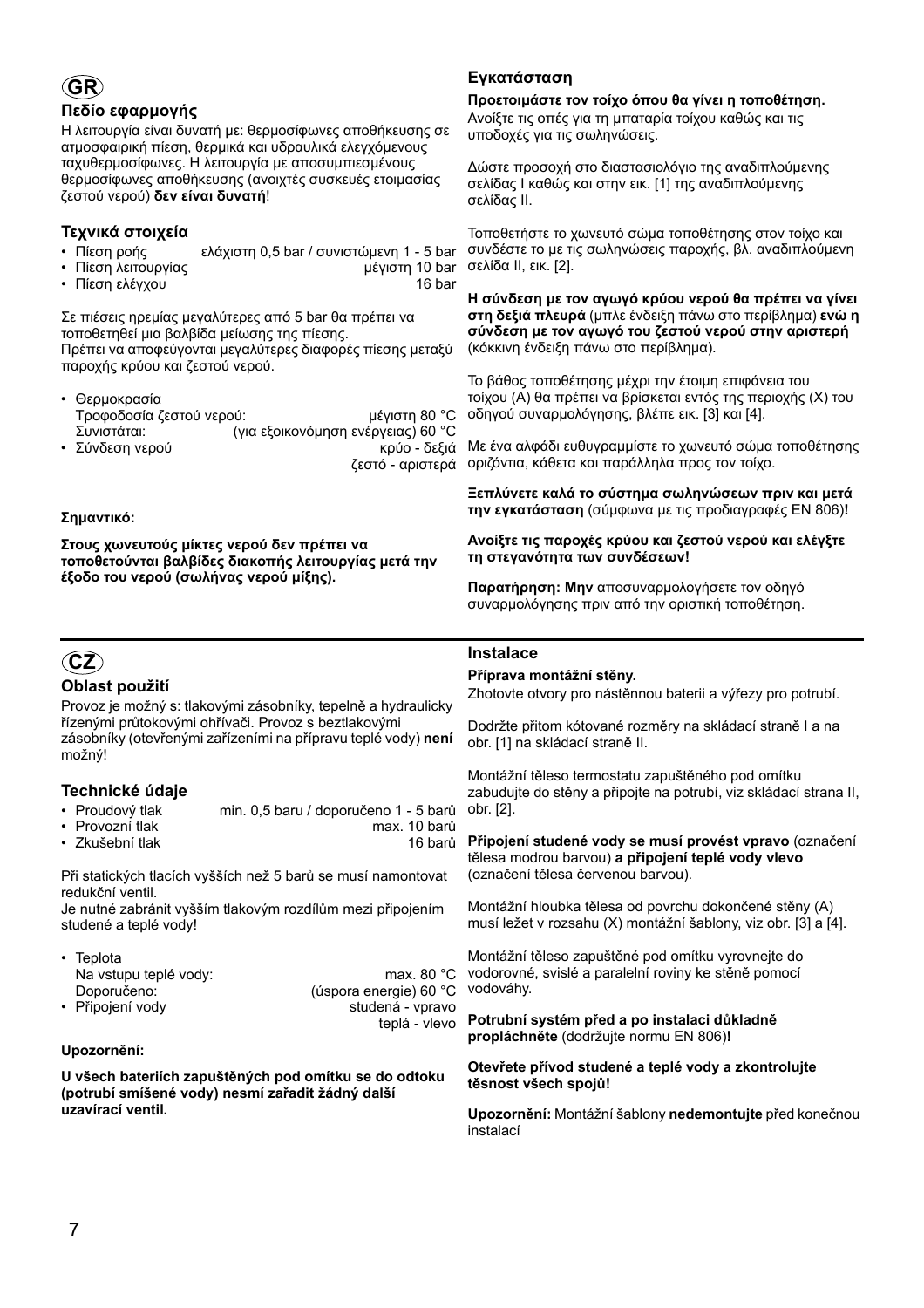## **H**

#### **Felhasználási terület**

Üzemeltetése lehetséges: Nyomás alatti melegvíztárolókkal, termikus és hidraulikus vezérlésű átfolyós vízmelegítőkkel. Nyomás nélküli melegvíztárolókkal (nyílt üzemű vízmelegítőkkel) **nem** működtethető!

## **Műszaki adatok**

- Áramlási nyomás min 0,5 bar / javasolt 1 5 bar
- Üzemi nyomás max. 10 bar
- Próbanyomás

5 bar feletti nyugalmi nyomás esetén nyomáscsökkentő szükséges!

Kerüljék a hideg- és melegvízcsatlakozások közötti nagyobb nyomáskülönbséget!

| • Hőmérséklet               |                              |
|-----------------------------|------------------------------|
| melegvíz befolyó nyílásnál: | max, 80 $^{\circ}$ C         |
| javasolt:                   | (energia-megtakarítás) 60 °C |
| • Víz csatlakozás           | hideg - jobb oldalon         |
|                             | meleg - bal                  |

#### **Figyelem:**

**Falba süllyesztett csaptelepeknél a kifolyóba (a kevert víz vezetékébe) nem szerelhető elzáró szelep.**

## **Felszerelés**

#### **Készítse elő a falat.**

Furatok elkészítése a falra szerelt csaptelep valamint rések készítése a csővezetékek számára.

Ügyeljenek a méretrajzra az I kihajtható oldalon és a II kihajtható oldal [1] ábráján.

A falba süllyesztendő beszerelési egységet helyezze a falba és csatlakoztassa a csővezetékekhez, lásd a II. kihajtható oldal [2]. ábra.

**A hidegvíz-csatlakozás mindig a jobb oldalon** (a burkolaton kék jelölés)**, és a melegvíz-csatlakozás pedig a bal oldalon** (a burkolaton piros jelölés) **legyen.**

A kész falfelületig terjedő szerelési mélységnek (A) a beszerelési sablonok területén (X) kell lennie, lásd [3]. és [4]. ábra.

A falba süllyesztendő beszerelési egységet vízmérték segítségével, állítsa be vízszintesre, függőlegesre és párhuzamosra a falhoz viszonyítva.

**A csővezetéket a szerelés előtt és után is alaposan öblítse át** (ügyeljen az EN 806 szabványra)**!**

**Nyissa meg a hideg- és a melegvíz hozzávezetést, és ellenőrizze a bekötések tömítettségét!**

**Útmutatás:** A beszerelési sablonokat **tilos** a készre szerelés előtt leszerelni.

## **P**

## **Campo de aplicação**

A sua utilização é possível com: termoacumuladores de pressão, esquentadores com comando térmico e esquentadores com comando hidráulico. Não é possível a utilização com reservatórios **sem** pressão (esquentadores abertos).

## **Dados Técnicos**

- Pressão de caudal mín. 0,5 bar / recomendada 1 5 bar
- Pressão de serviço máx. 10 bar
- Pressão de teste

Em pressões estáticas superiores a 5 bar dever-se-á montar um redutor de pressão.

Devem ser evitados grandes desequilíbrios de pressão entre as ligações de água fria e de água quente!

| • Temperatura           |                             |
|-------------------------|-----------------------------|
| Entrada de áqua quente: | máx. 80 $^{\circ}$ C        |
| Recomendada:            | (poupança de energia) 60 °C |
| • Ligação de água       | fria - à direita            |
|                         | quente - à esquerda         |

#### **Importante:**

**Nas torneiras encastráveis não é admissível ligar válvulas de corte a jusante do escoamento (tubo da água misturada).**

## **Instalação**

**Preparar a parede onde será efectuada a montagem.** Fazer os furos para a misturadora de fixação à parede, bem como os rasgos para as tubagens.

Seguir os desenhos cotados na página desdobrável I e fig. [1] da página desdobrável II.

Montar a parte encastrável na parede e ligá-la às tubagens, ver página desdobrável II, fig. [2]

**A ligação da água fria deverá ser feita à direita** (marcação azul no cárter) **e a da água quente à esquerda** (marcação vermelha no cárter).

A profundidade de montagem até à superfície da parede pronta (A) tem de se situar na zona (X) da matriz de montagem, ver fig. [3] e [4].

Com a ajuda de um nível, alinhar a parte encastrável na horizontal, na vertical e paralelamente à parede.

**Antes e depois da instalação, enxaguar bem as tubagens**  (respeitar a norma EN 806)**!**

#### **Abrir a entrada de água fria e de água quente e verificar se as ligações estão estanques!**

**Nota: Não** desmontar as matrizes de montagem antes de terminar a instalação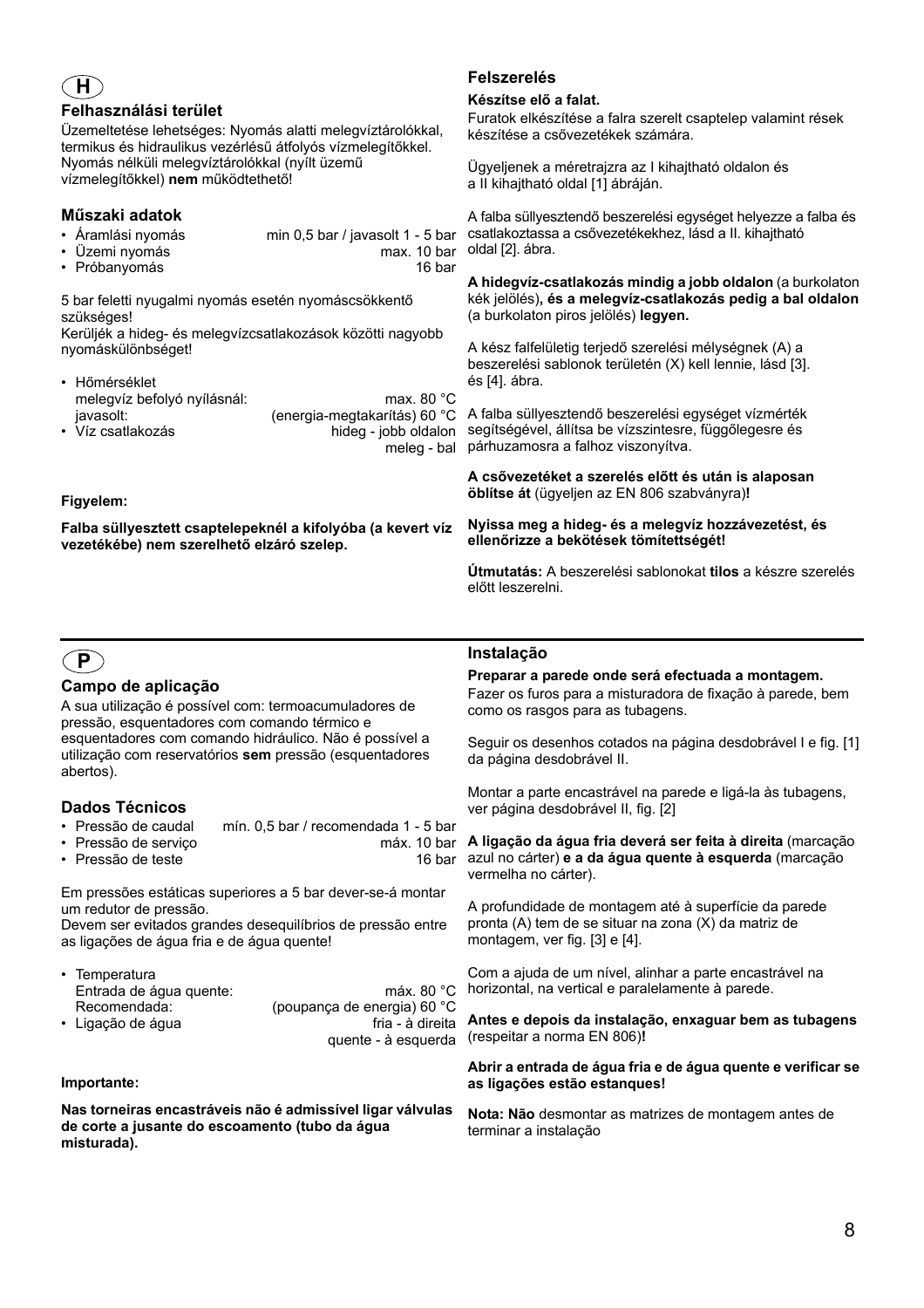## **TR**

## **Kullanım sahası**

Aşağıda belirtilenlerle kullanılması mümkündür: Basınçlı hidroforlar, termik ve hidrolik kumandalı ısıtıcılar. Basınçsız kaplarla (açık sıcak su hazırlayıcı) çalıştırmak mümkün **değildir**!

## **Teknik Veriler**

- Akış basıncı min. 0,5 bar / tavsiye edilen 1 5 bar
- İşletme basıncı maks. 10 bar  $\cdot$  Kontrol basıncı

Akış basıncın 5 barın üzerinde olması durumunda, bir basınç düşürücü takılmalıdır.

Soğuk ve sıcak su bağlantıları arasında yüksek basınç farklılıklarından kaçının!

| • Sıcaklık       |                          |
|------------------|--------------------------|
| Sicak su girisi: | maks. 80 $^{\circ}$ C    |
| Tavsive edilen:  | (Enerii tasarrufu) 60 °C |
| • Su bağlantısı  | soğuk - sağ              |
|                  | sıcak - sol              |

#### **Önemli:**

**Tüm sıva altı bataryaların çıkışına (Karışık su borusu) kapatma vanası bağlanmasına izin verilmez.**

## **Montaj**

#### **Montaj duvarını önceden hazırlayın.**

Duvar bataryası için delikler, aynı şekilde borular için çentikler açın.

Katlanır sayfa I'deki ölçü işaretine ve katlanır sayfa II'deki şekil [1]'e dikkat edin.

Ankastre batarya yuvasını duvara monte edin ve boru hatlarını bağlayın, bkz. katlanır sayfa II, şekil [2].

**Soğuk su bağlantısı sağ tarafta** (gövdedeki mavi işaret) **ve sıcak su bağlantısı sol tarafta** (gövdedeki kırmızı işaret) **gerçekleşmelidir.**

Tamamlanmış duvar yüzeyine kadar olan montaj derinliği (A) montaj şablonunun alanında (X) bulunmalıdır, bkz. şekil [3] ve [4].

Bir su terazisinin yardımı ile ankastre batarya yuvasını duvara yatay, dikey ve paralel olarak ayarlayın.

**Boru sistemini kurulumdan önce ve sonra su ile temizleyin** (EN 806'ya dikkat edin)**!**

**Soğuk ve sıcak su vanasını açın ve tüm bağlantıların sızdırmaz olup olmadığını kontrol edin!**

**Uyarı:** Montaj şablonlarını tesisatı tamamen kurmadan **sökmeyin**.

## **SK**

## **Oblast' použitia**

Prevádzka je možná s: tlakovými zásobníkmi, tepelne a hydraulicky riadenými prietokovými ohrievačmi. Prevádzka s beztlakovými zásobníkmi (otvorenými ohrievačmi vody) **nie je** možná!

## **Technické údaje**

- Hydraulický tlak min. 0,5 baru / odporúčaný 1 5 barov
- Prevádzkový tlak max. 10 barov<br>• Skúšobný tlak max. 16 barov  $\cdot$  Skúšobný tlak

Pri statických tlakoch vyšších než 5 barov sa musí namontovat' redukčný ventil.

Je potrebné zabránit' vyšším tlakovým rozdielom medzi prípojkou teplej a studenej vody!

• Teplota Na vstupe teplej vody: max. 80 °C Odporúčaná: (úspora energie) 60 °C • Prípojka vody studená - vpravo

#### **Upozornenie:**

**Pri všetkých batériách zapustených pod omietku sa do odtoku (potrubie zmiešanej vody) nesmú zaradit' žiadne ďalšie uzatváracie ventily.**

## **Inštalácia**

teplá - vl'avo

#### **Príprava montážnej steny.**

Vyrobte otvory pre nástennú batériu a výrezy pre potrubia.

Dodržte pritom kótované rozmery na skladacej strane I a na obr. [1] na skladacej strane II.

Montážne teleso termostatu zapusteného pod omietku zabudujte do steny a pripojte na potrubie, pozri skladaciu stranu II, obr. [2].

**Prípojka studenej vody musí byt' zapojená vpravo** (modré označenie telesa) **a prípojka teplej vody vl'avo** (červené označenie telesa).

Montážna hĺbka telesa od povrchu dokončenej steny (A) musí ležat' v rozsahu (X) montážnej šablóny, pozri obr. [3] a [4].

Montážne teleso zapustené pod omietku vyrovnajte do vodorovnej, zvislej a paralelnej roviny k rovine steny pomocou vodováhy.

#### **Potrubný systém pred a po inštalácii dôkladne prepláchnite** (dodržujte normu EN 806)**!**

#### **Otvorte prívod studenej a teplej vody a skontrolujte tesnost' všetkých spojov!**

**Upozornenie:** Montážne šablóny **nedemontujte** pred konečnou inštaláciou.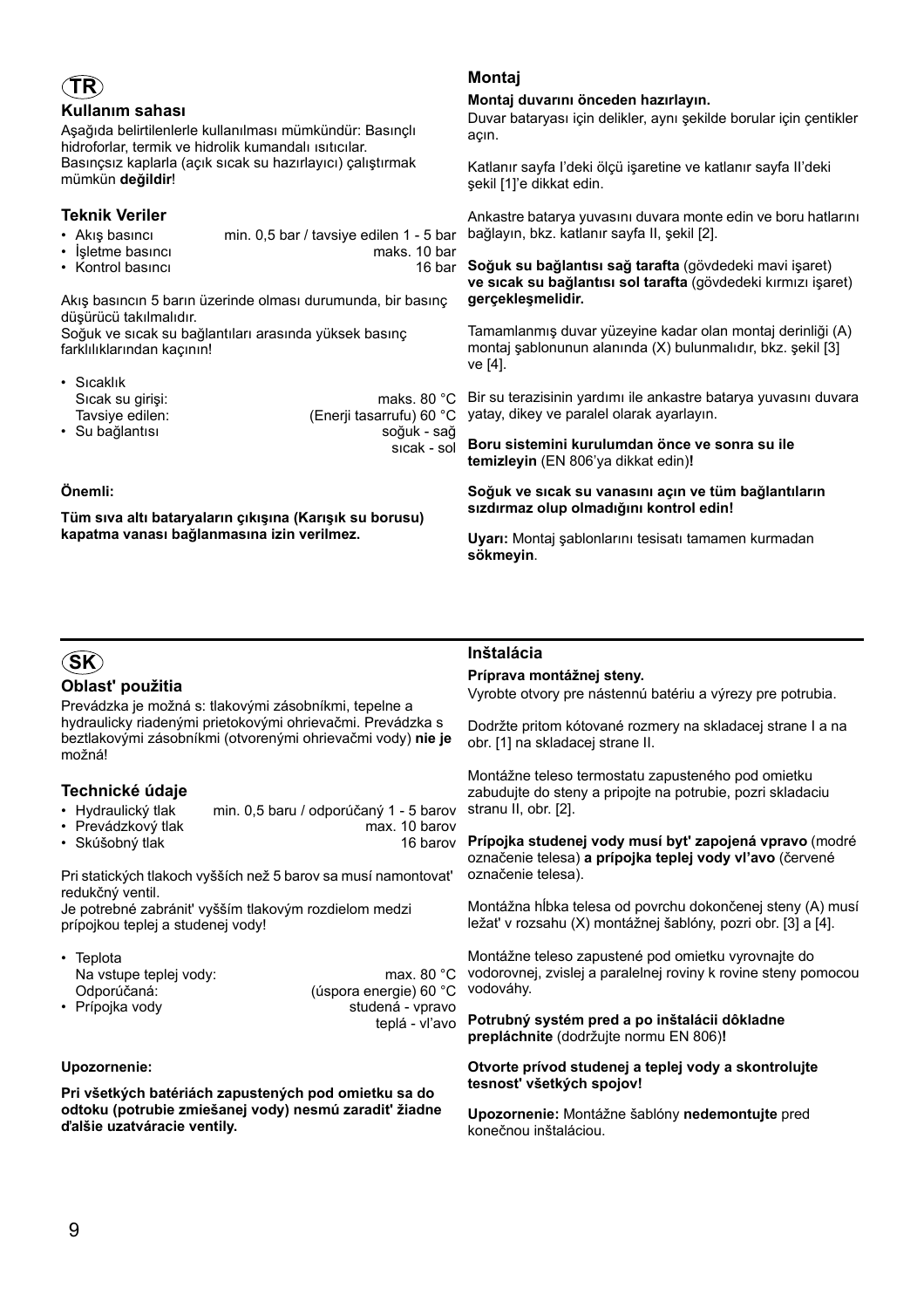## **SLO**

#### **Področje uporabe**

Delovanje je možno s tlačnimi zbiralniki, termičnimi in hidravličnimi pretočnimi grelniki. Uporaba z odprtimi zbiralniki (odprti grelniki vode) **ni** možna!

## **Tehnični podatki**

- Pretočni tlak najmanj 0,5 bar / priporočljivo 1 5 bar
- Obratovalni tlak največ 10 bar
- Preskusni tlak 16 bar

Kadar tlak v mirovanju presega 5 bar, je potrebno vgraditi reducirni ventil.

Višje razlike v tlaku med priključkom hladne in tople vode je treba preprečiti!

| • Temperatura      |                            |
|--------------------|----------------------------|
| Dotok tople vode:  | maks. 80 $^{\circ}$ C      |
| Priporočljivo:     | (prihranek energije) 60 °C |
| • Vodni priključek | mrzlo - desno              |
|                    | toplo - levo               |

#### **Pozor:**

**Pri vseh podometnih baterijah na iztoku (napeljavo za mešano vodo) ne smete naknadno priključiti zapornih ventilov.**

## **Vgradnja**

**Najprej pripravite steno za vgradnjo baterije.**

Potrebno je napraviti luknje za stenski zbiralnik, kot tudi odprtine za cevovod.

Predhodna izdelava vgrajene stene, glej risbo v merilu na zložljivi strani I ter sliko [1] na zložljivi strani II.

Podometni vgradni del vgradite v steno in priključite cevovode, glej zložljivo stran II, sl. [2].

**Priključek za hladno vodo mora biti na desni** (modra oznaka na ohišju) **in priključek za toplo vodo na levi** (rdeča označba na okrovu) **strani.**

Vgradna globina do končanega stenskega površja (A) se mora nahajati v obsegu (X) vgradne šablone, glej sl. [3] in [4].

Vgradni podometni del, s pomočjo vodne tehtnice, izravnajte vodoravno in navpično in vzporedno k steni.

**Temeljito očistite sistem cevi pred in po instalaciji**  (upoštevajte standard EN 806)**!**

**Odprite dotok hladne in tople vode ter preverite tesnjenje priključkov!**

**Opozorilo:** Vgradne šablone **ne** odstranjujte, dokler vgradnja ni končana.

## **HR**

## **Područje primjene**

Može se koristiti s: tlačnim spremnicima, protočnim grijačima vode s toplinskom i hidrauličkom regulacijom. Upotreba s bestlačnim spremnicima (otvorenim grijačima vode) **nije** moguća!

## **Tehnički podaci**

- Hidraulički tlak min. 0,5 bar / preporučeno 1 5 bar
- 
- maks. 10 bar<br>16 bar  $\cdot$  Ispitni tlak

Ako tlak mirovanja premašuje 5 bar, tada je potrebno ugraditi reduktor tlaka.

Moraju se izbjegavati veće razlike u tlakovima između priključka hladne i tople vode!

| • Temperatura              |                         |
|----------------------------|-------------------------|
| na dovodu tople vode:      | maks. 80 °C             |
| preporučuje se:            | (ušteda energije) 60 °C |
| • Priključak na dovod vode | hladno - desno          |

#### **Važno:**

**Kod svih uzidnih baterija, u izlazu (tj. vodu miješane vode) ne smiju se postavljati dodatni zaporni ventili.**

### **Ugradnja**

toplo - lijevo

#### **Najprije treba izraditi zid za ugradnju.**

Izbušite otvore za zidnu bateriju i proreze za cijevne vodove.

Pridržavajte se dimenzijske sheme na preklopnoj stranici I i sl. [1] na preklopnoj stranici II.

Ugradite podžbukno ugradno tijelo u zid i priključite ga na cjevovode, pogledajte preklopnu stranicu II, sl. [2].

**Priključak hladne vode mora se izvršiti desno** (plava oznaka na kućištu), **i priključak tople vode lijevo** (crvena oznaka na kućištu).

Dubina ugradnje sve do gotove površine zida (A) mora ležati u području (X) šablone za ugrađivanje, pogledajte sl. [3] i [4].

Libelom izravnajte podžbukno ugradbeno tijelo vodoravno, okomito i paralelno prema zidu.

**Sustav cijevi prije i nakon instalacije temeljito isprati**  (uzeti u obzir EN 806)**!**

**Otvorite dovod hladne i tople vode te ispitajte jesu li priključci zabrtvljeni!**

**Napomena:** Šablone za ugrađivanje **ne smiju** se demontirati prije dovršetka ugradnje.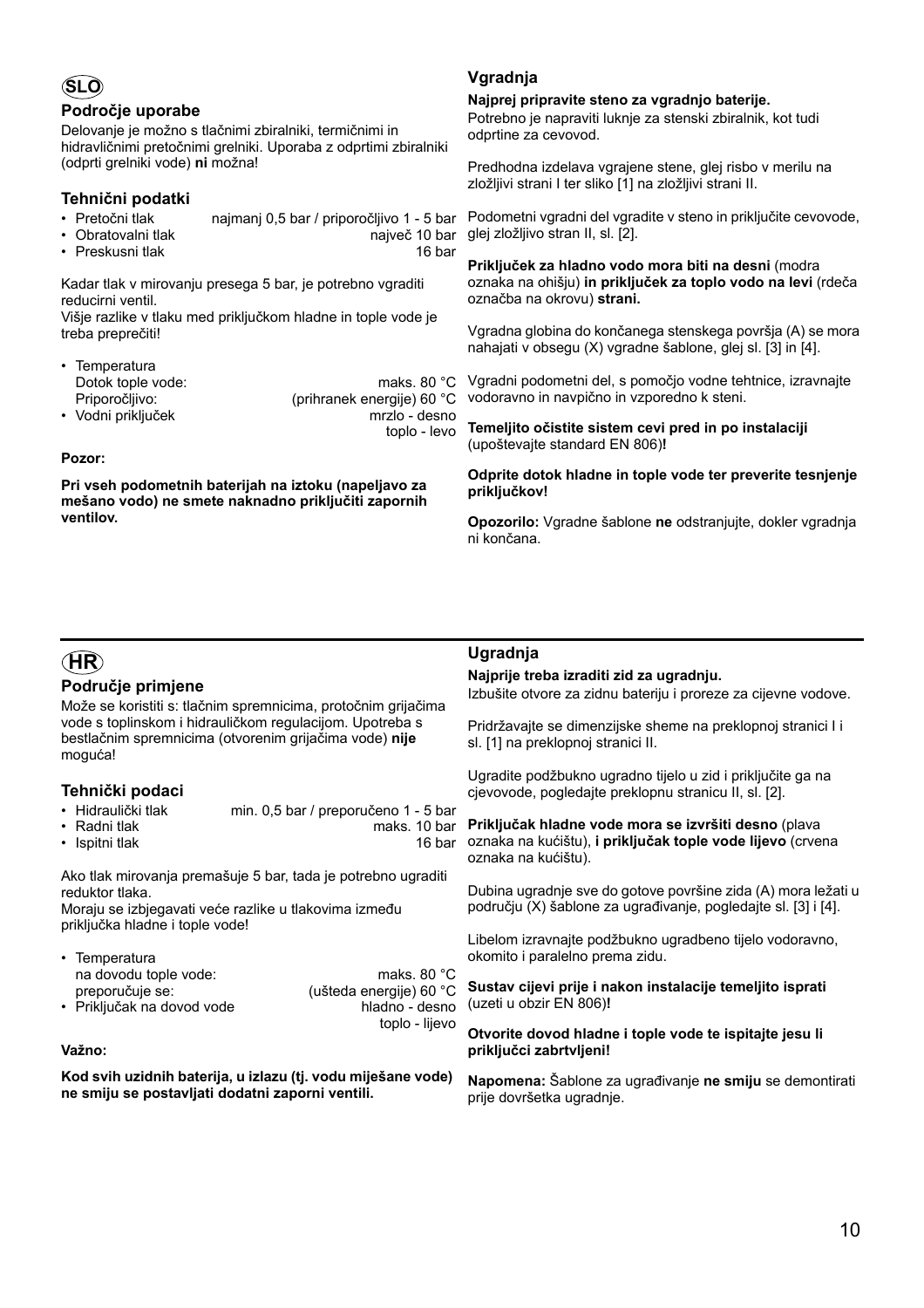## **BG**

#### **Приложение**

Възможна е експлоатация с: Хидроакумулатори, с проточни водонагреватели с термично и хидравлично управление. Експлоатация с безнапорни резервоари (отворени водонагреватели) **не е** възможна!

#### **Технически данни**

- Налягане на потока и потока мин. 0.5 бара /
- препоръчва се 1 5 бара • Работно налягане макс. 10 бара • Изпитвателно налягане 16 бара
- При постоянно налягане над 5 бара трябва да се вгради редуктор на налягането.

Да се избягват големи разлики в налягането при връзките за студената и топлата вода!

| $\cdot$ Температура        |                             |
|----------------------------|-----------------------------|
| На топлата вода при входа: | макс. 80 °С                 |
| Препоръчва се:             | (Икономия на енергия) 60 °С |
| • Водопроводни връзки      | студена - отдясно           |
|                            | топла - отляво              |

#### **Важно:**

**При всички батерии за вграждане при изхода (на смесената вода) не трябва да се включват спирателни вентили.**

## **Монтаж**

**Подготовка на стената за вграждане на арматурата.** Пробийте дупки за стенната батерия както и процепи за тръбопроводите.

Спазвайте чертежа с размерите на страница I и фиг. [1] на страница II.

Вградете тялото за вграждане в стената и го свържете към тръбопроводите, виж стратица II, фиг. [2].

**Връзката за студената вода трябва да е вдясно** (синя маркировка върху корпуса), **а връзката за оплата вода вляво** (червена маркировка върху корпуса).

Дълбочината на вграждане до готова стена (A) трябва да е в областта (X) на шаблона за вграждане, виж фиг. [3] и [4].

Нивелирайте тялото за вграждане хоризонтално, вертикално и паралелно на стената с помощта на нивел.

**Водопроводната система преди и след монтаж да се промие основно** (придържайте се към EN 806)**!**

**Отворете крановете, пуснете студената и топлата вода и проверете връзките за теч!**

**Указание:** Шаблонът за вграждане **не трябва да** се демонтира преди монтажа на външните декоративни части на арматурата

## **EST**

## **Kasutusala**

Võib kasutada ühendatuna survestatud soojussalvestiga, termiliselt ja hüdrauliliselt reguleeritud läbivooluboileritega. **Ei ole** võimalik kasutada koos surveta boileriga (lahtise veekuumutiga)!

## **Tehnilised andmed**

| • Voolusurve        | minimaalselt 0.5 baari / |
|---------------------|--------------------------|
|                     | soovituslik 1–5 baari    |
| • Surve töörežiimis | maksimaalselt 10 baari   |
| • Testimissurve     | 16 baari                 |

Kui segisti staatiline surve on üle 5 baari, tuleb paigaldada survealandaja.

Vältige suuri surveerinevusi külma- ja kuumaveetorust siseneva vee vahel!

• Temperatuur Siseneva kuuma vee temperatuur: maks. 80 °C Soovituslik temperatuur: energiasäästuks 60 °C • Veeühendused külm vesi – paremal

kuum vesi - vasakul

#### **Tähtis:**

**Ühegi peitsegisti puhul ei tohi väljalaskesse (seguveetorusse) lisasulgeventiile paigaldada.**

## **Paigaldamine**

**Valmistage sein segisti paigaldamiseks ette.** Puurige augud seinasegistile ja tehke avad veetoru jaoks.

Järgige seejuures mõõtejoonist voldikus leheküljel I ja joonist [1] leheküljel II.

Paigaldage seina sisse peitsegisti korpus ja ühendage selle külge veetorud, vt joonist [2] voldikus lk II.

**Külmaveeühendus peab olema paremal** (sinine markeering korpusel) **ja kuumaveeühendus vasakul** (punane markeering korpusel).

Paigaldussügavus kuni seina valmis pealispinnani (A) peab jääma paigaldusšablooni vahemikku (X), vt jooniseid [3] ja [4].

Seadke peitsegisti korpus vesiloodi abil horisontaalselt ja vertikaalselt õigeks ning seinaga paralleelseks.

**Loputage torudesüsteemi põhjalikult enne ja pärast paigaldamist** (vastavalt EN 806)**!**

**Avage külma ja kuuma vee juurdevool ja veenduge, et ühenduskohad ei leki!**

**NB! Ärge** eemaldage paigaldusšabloone enne segisti lõplikku paigaldamist.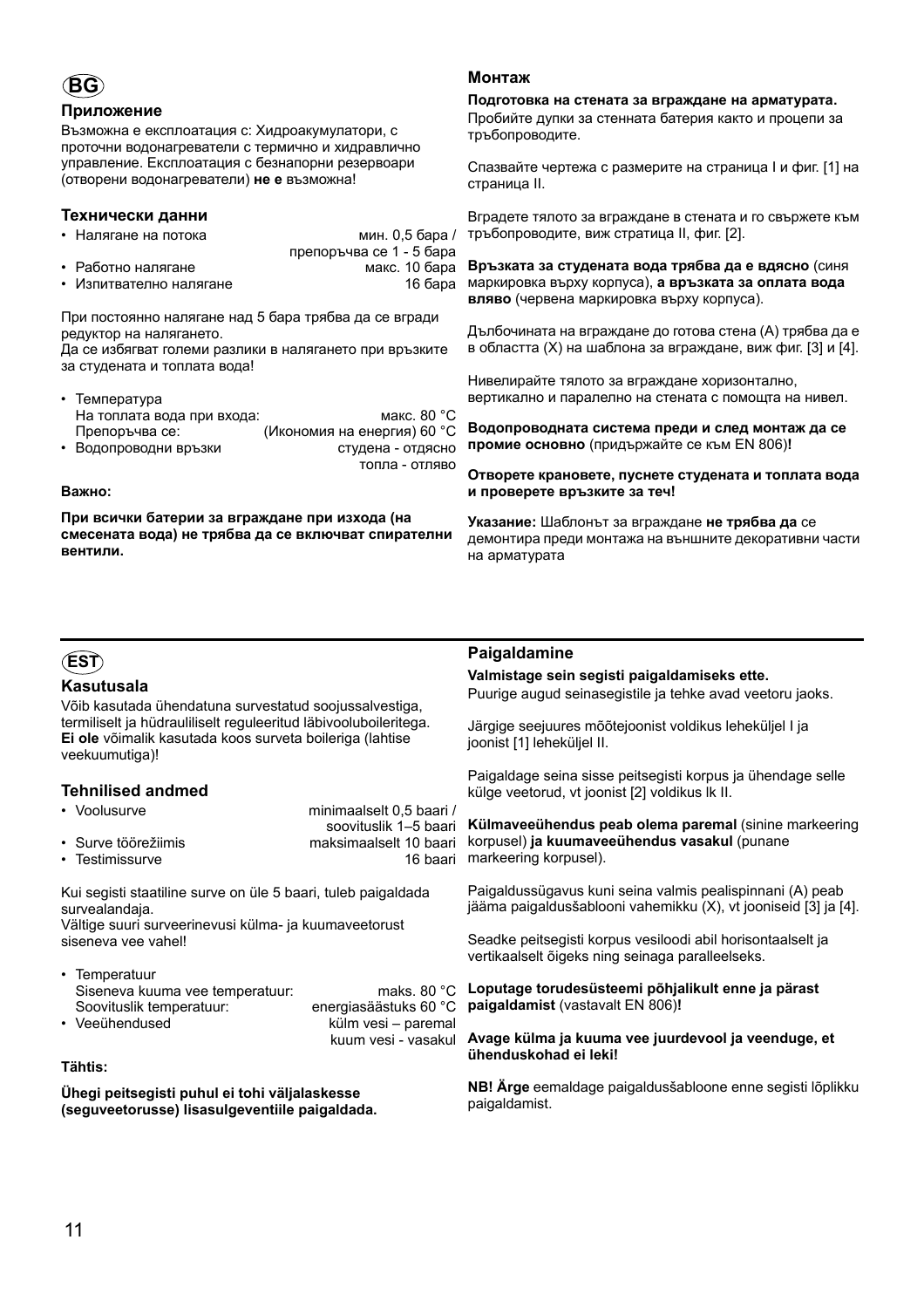## **LV**

#### **Izmantošanas joma**

Ekspluatācija iespējama ar: hidroakumulatoriem, termiski un hidrauliski regulējamiem caurteces ūdens sildītājiem. Izmantošana ar zemspiediena ūdens uzkrājējiem (atklātajiem ūdens sildītājiem) **nav** iespējama!

## **Tehniskie dati**

- Hidrauliskais spiediens minimālais 0,5 bar
- ieteicamais 1–5 bar • Darbības spiediens • Pārbaudes spiediens 16 bar

Ja miera stāvokļa spiediens pārsniedz 5 bārus (bar), iemontējiet reduktoru. Siltā un aukstā ūdens pieslēgumos jāizvairās no lielas spiediena starpības!

- Temperatūra Ieplūstošā siltā ūdens temperatūra: maksimālā 80 °C Ieteicamā temperatūra: (enerģijas taupīšanai) 60 °C • Ūdens pieslēgums aukstais – pa labi
- karstais no apakšas

#### **Svarīgi:**

**Visiem zemapmetuma dušas maisītājiem slēgventiļus var pieslēgt pie atzarojuma (jauktajai ūdens līnijai).**

## **Instalēšana**

#### **Sagatavot montāžai paredzēto sienu.**

Sagatavot caurumus sienas baterijai un spraugas cauruļvadiem.

Sagatavojiet sienu montāžai atbilstoši I atvēruma gabarītrasējumiem un II atvēruma [1.] attēlam.

Zemapmetuma elementus iebūvējiet sienā un pieslēdziet pie cauruļvadiem, skatiet II atvērumu, [2.] attēlu.

**Aukstā ūdens pieslēgums – labajā pusē** (uz korpusa – zils marķējums) **un siltā ūdens pieslēgums** – kreisajā pusē (uz korpusa – sarkans marķējums).

Iebūves dziļumam līdz gatavās sienas virsmai (A) jābūt iebūves šablona daļā (X), skatiet [3.] attēlu.

Lietojot līmeņrādi, zemapmetuma elementus pozicionējiet horizontāli, vertikāli un paralēli pret sienu.

**Rūpīgi izskalojiet cauruļvadu sistēmu pirms un pēc instalācijas** (ievērojiet EN 806)**!** 

**Atveriet aukstā un siltā ūdens padevi un pārbaudiet pieslēgumu blīvumu!**

**Norāde:** Iebūves šablonus pirms instalācijas **neizņemt**.

## **LT**

## **Naudojimo sritis**

Galima naudoti su slėginiais vandens kaupikliais, terminiu ir hidrauliniu būdu reguliuojamais tekančio vandens šildytuvais. **Negalima** naudoti su beslėgiais vandens kaupikliais (atvirais vandens šildytuvais)!

## **Techniniai duomenys**

| • Vandens slėgis    | min. $0.5$ baro /        |
|---------------------|--------------------------|
|                     | rekomenduojama 1-5 barai |
| • Darbinis slėgis   | maks. 10 baru            |
| • Bandomasis slėgis | 16 baru                  |

Jei statinis slėgis didesnis nei 5 barai, reikia įmontuoti slėgio reduktorių.

Stenkitės, kad nesusidarytų didelis šalto ir karšto vandens slėgių skirtumas!

• Temperatūra Įtekančio karšto vandens temperatūra: maks. 80 °C Rekomenduojama: (taupant energiją) 60 °C

• Vandens prijungimas: prie šalto vandens – dešinėje prie karšto vandens – kairėje pusėje

#### **Svarbi pastaba:**

**Naudojant potinkinius maišytuvus, uždarymo vožtuvų išlaide (sumaišyto vandens vamzdelyje) montuoti negalima.**

## **Įrengimas**

#### **Paruoškite sieną montuoti.**

Paruoškite skyles sieniniam maišytuvui tvirtinti bei angas vamzdžiams išvesti.

Paruoškite sieną montuoti vadovaudamiesi I atlenkiamajame puslapyje bei II atlenkiamojo puslapio [1] paveikslėlyje pateiktais matmenimis.

Potinkinį korpusą įstatykite į sieną ir prijunkite prie vamzdžių, žr. II atlenkiamajame puslapyje [2] pav.

**Šaltas vanduo jungiamas dešinėje pusėje** (mėlyna žymė ant korpuso), **o karštas – kairėje pusėje** (raudona žymė ant korpuso).

Montavimo gylis iki sienos apdailos paviršiaus (A) turi būti montavimo šablono ribose (X), žr. [3] ir [4] pav.

Gulsčiuku potinkinį korpusą nustatykite horizontaliai, vertikaliai ir lygiagrečiai sienai.

**Vamzdžius gerai išplaukite prieš montavimą ir po to**  (vadovaukitės EN 806)**!**

#### **Atsukite šalto bei karšto vandens sklendes ir patikrinkite, ar sandarios jungtys!**

**Pastaba:** montavimo šablonų **negalima** nuimti iki įrengimo darbų pabaigos.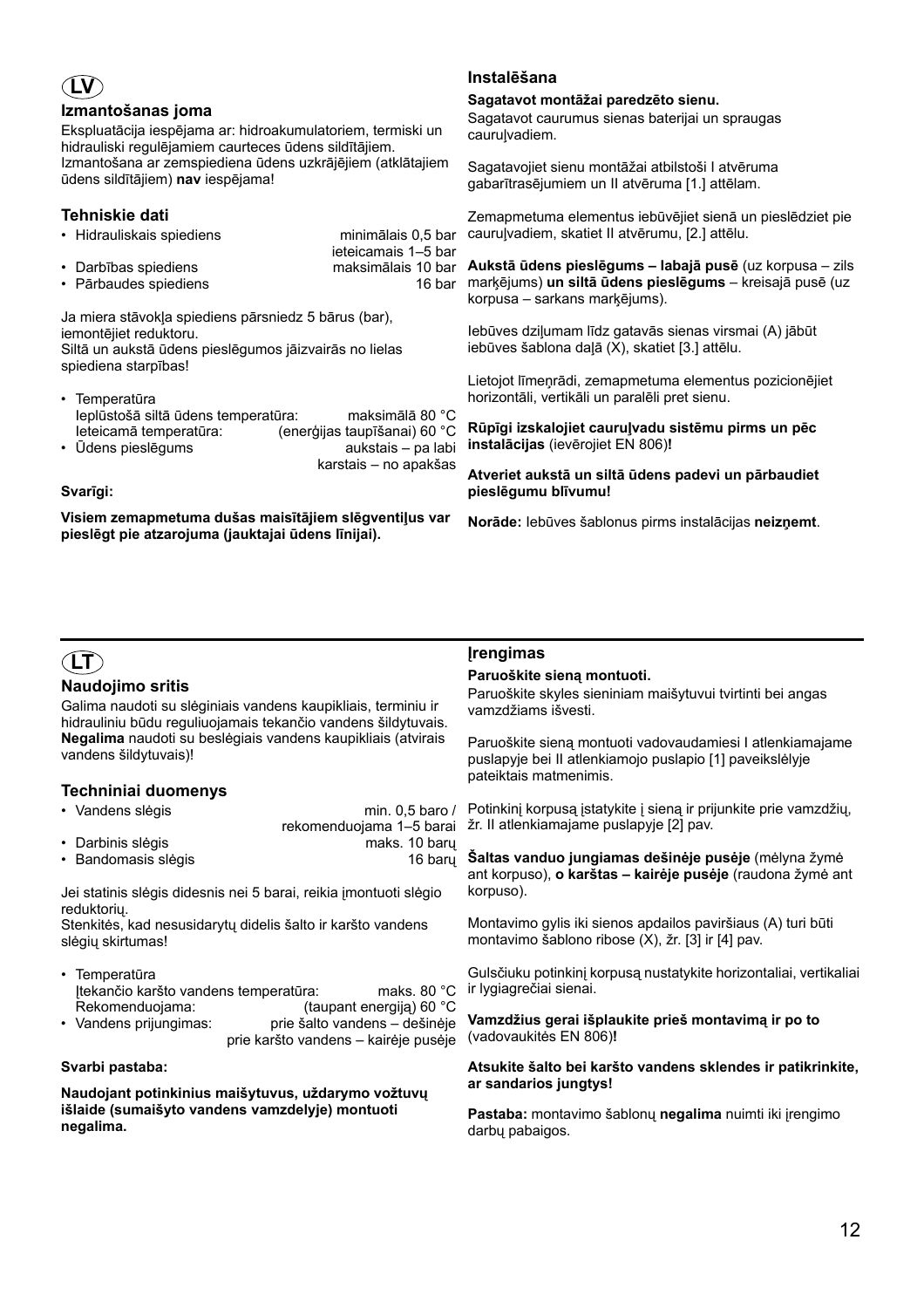| <b>RC</b>                                                                                                                                                            | <b>Instalare</b>                                                                                                                               |  |  |  |
|----------------------------------------------------------------------------------------------------------------------------------------------------------------------|------------------------------------------------------------------------------------------------------------------------------------------------|--|--|--|
| Domeniu de utilizare                                                                                                                                                 | Se pregăteste peretele în care se face instalarea.                                                                                             |  |  |  |
| Funcționarea este posibilă cu: cazane sub presiune,                                                                                                                  | Se realizează găurile pentru bateria de perete și deschiderile                                                                                 |  |  |  |
| încălzitoare instantanee comandate termic și hidraulic.                                                                                                              | pentru tevi.                                                                                                                                   |  |  |  |
| Funcționarea cu incinte nepresurizate (încălzitoare deschise                                                                                                         | Se va avea în vedere desenul cu cote de pe pagina pliantă I și                                                                                 |  |  |  |
| de preparare apă caldă) nu este posibilă!                                                                                                                            | fig. [1] de pe pagina pliantă II.                                                                                                              |  |  |  |
| Specificații tehnice<br>• Presiunea de curgere<br>min. $0.5$ bar / recomandat 1 - 5 bar<br>• Presiunea de lucru<br>max. 10 bar<br>16 bar<br>• Presiunea de încercare | Se montează în perete partea ce trebuie să se afle sub<br>tencuială și se racordează la țevi; a se vedea pagină pliantă II,<br>tig. [2].       |  |  |  |
| La presiuni statice de peste 5 bar se va monta un reductor de                                                                                                        | Racordul la apă rece se va face pe dreapta (marcaj albastru                                                                                    |  |  |  |
| presiune.                                                                                                                                                            | pe carcasă) iar racordul de apă caldă se va face pe stânga                                                                                     |  |  |  |
| Se vor evita diferențe mai mari de presiune între alimentarea                                                                                                        | (marcaj roșu pe carcasă).                                                                                                                      |  |  |  |
| cu apă rece și caldă!                                                                                                                                                | Adâncimea de instalare până la suprafața finisată a peretelui                                                                                  |  |  |  |
| • Temperatură                                                                                                                                                        | (A) trebuie să fie în domeniul (X) al șablonului de instalare; a                                                                               |  |  |  |
| max. 80 $^{\circ}$ C                                                                                                                                                 | se vedea fig. [3] și [4].                                                                                                                      |  |  |  |
| Intrare apă caldă:<br>Recomandat:<br>(economie de energie) 60 °C<br>· Racordul la rețeaua de apă<br>rece - dreapta<br>caldă - stânga                                 | Cu ajutorul unei nivele cu bulă de aer se aliniază partea de sub<br>tencuială pe orizontală, pe verticală și paralel în raport cu<br>peretele. |  |  |  |
| Important:                                                                                                                                                           | Spălați temeinic sistemul de conducte înainte și după<br>instalare (Se va respecta norma EN 806)!                                              |  |  |  |
| La toate bateriile încastrate pentru duş, nu este permisă                                                                                                            | So doschido alimontaroa cu ană roce și caldă și se verifică                                                                                    |  |  |  |

**montarea de robinete de închidere în aval (pe conducta cu apă de amestec)** 

#### **Se deschide alimentarea cu apă rece şi caldă şi se verifică etanşeitatea racordurilor!**

**Indicaţie:** Şabloanele de instalare **nu** se vor demonta înainte de finalizarea instalării.

## **CN**

应用

可配合以下设备使用:增压式蓄热热水器、温控式和液控式即热 热水器。不允许与非增压式蓄热热水器一起使用!

## 规格

| ・ 水流压强: | 最小 0.5 bar - 推荐使用 1 - 5 bar |
|---------|-----------------------------|
| ・ 工作压强: | 最大 10 bar                   |

• 测试压强: 16 bar

如果静压超过 5 巴,请加装减压装置。 避免冷热水进水管间产生过大压差。

| • 温度       |                  |
|------------|------------------|
| 热水入水口:     | (最高) 80 °C       |
| 推荐:        | (节能) 60 °C       |
| • 讲水管连接方式: | 冷水管接右侧<br>热水管接左侧 |
|            |                  |

## 重要事项:

不要将截止阀安装在任何暗藏式混合龙头下游的出水管 (混水)中。

## 安装

## 准备要安装的墙面。

在墙面上凿洞和开槽,以便安装入墙式混合龙头和水管。 请参见折页 I 上的尺寸图和折页 II 上的图 [1]。

在墙上安装暗藏式混合龙头套管并连接水管,请参见折页 II 上 的图 [2]。

从操作位置查看时,冷水进水管必须连在右侧 (套管标记为 蓝色), 热水进水管必须在左侧 (套管标记为红色)。

已完工墙面 (A) 的安装深度必须在产品安装底盘的厚度范 围 (X) 内,参见图 [3] 和 [4]。

使用水平仪,保持混合龙头与墙面水平、垂直对齐并与墙面 平行。

## 安装前后务必彻底冲洗所有管件 ( 考虑到 EN 806)。

#### 打开冷热水进水管,检查连接是否存在渗漏情况!

注: 在最终安装完成之前, 不要卸下安装底盘。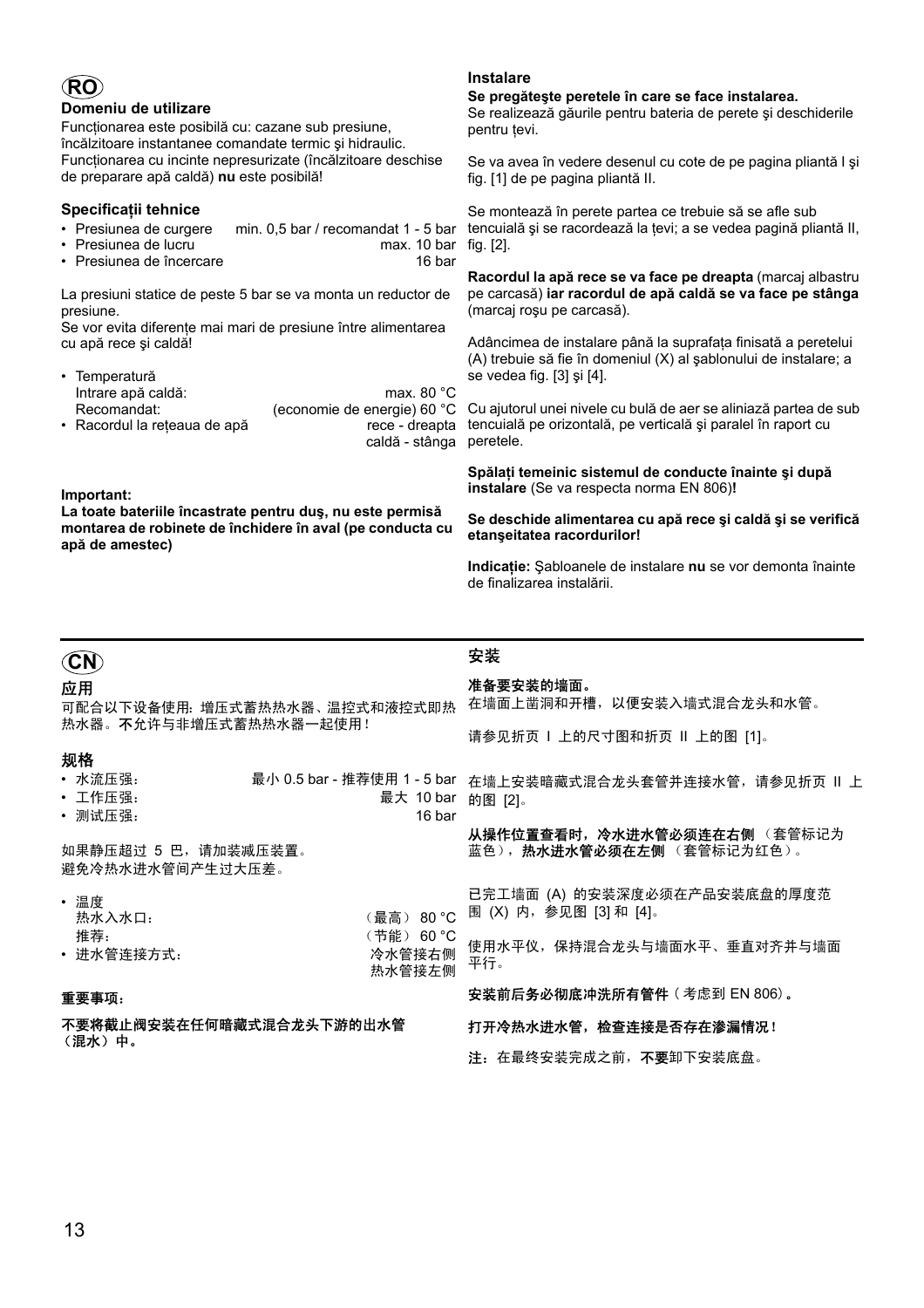## **RUS**

### **Область применения**

Эксплуатация возможна с: накопителями, работающими под давлением; прямоточными водонагревателями с термическим и гидравлическим управлением. Эксплуатация с безнапорными накопителями (открытые водонагреватели) **не** предусмотрена!

## **Технические данные**

| • Давление воды          | мин. 0,5 бар /          |  |  |  |
|--------------------------|-------------------------|--|--|--|
|                          | рекомендуется 1 - 5 бар |  |  |  |
| • Рабочее давление       | макс. 10 бар            |  |  |  |
| • Испытательное лавпение | 16 бар                  |  |  |  |

При давлении в водопроводе более 5 бар рекомендуется установить редуктор давления. Необходимо избегать больших перепадов давлений в

подсоединениях холодной и горячей воды!

| • Температура          |                          |
|------------------------|--------------------------|
| горячей воды на входе: | макс. 80 °С              |
| рекомендовано:         | (экономия энергии) 60 °C |
| • Подключение воды     | холодная - справа        |
|                        | горячая - слева          |

#### **Важно:**

**Для всех скрытых смесителей не допускается подключение запорных клапанов на сливе (водопровод смешанной воды).**

## **Установка**

#### **Подготовка стены к монтажу.**

Предусмотреть отверстия для настенного смесителя, а также штробы для трубопроводов.

Учитывать данные на чертеже с размерами на складном листе I, а также рис. [1] на складном листе II.

Скрытый корпус термостата установить в стену и подсоединить к трубопроводам, см. складной лист II, рис. [2].

**Подсоединение для холодной воды должно быть справа** (голубая маркировка на корпусе), **а подсоединение для горячей воды – слева** (красная маркировка на корпусе).

Монтажная глубина до подготовленной поверхности стены (A) не должна выходить за пределы зоны (X) монтажного шаблона, см. рис. [3] и [4].

Выставить скрытый корпус термостата горизонтально, вертикально по водному уровню и параллельно относительно стенки.

**Перед установкой и после установки тщательно промыть систему трубопроводов** (соблюдать EN 806)**!**

**Открыть подачу холодной и горячей воды, проверить соединения на герметичность!**

**Указание:** Монтажные шаблоны **не** снимать до завершения монтажа.

## **RUS**

## **Предварительный монтаж**

| Комплект поставки       | 29 0 25 | 32 706 |  |  |  |
|-------------------------|---------|--------|--|--|--|
| скрытый смеситель       |         |        |  |  |  |
| Техническое руководство |         |        |  |  |  |
| Вес нетто, кг           | 1,35    | 1,21   |  |  |  |

Дата изготовления: см. маркировку на изделии Срок эксплуатации согласно гарантийному талону. Изделие сертифицировано. Grohe AG, Германия